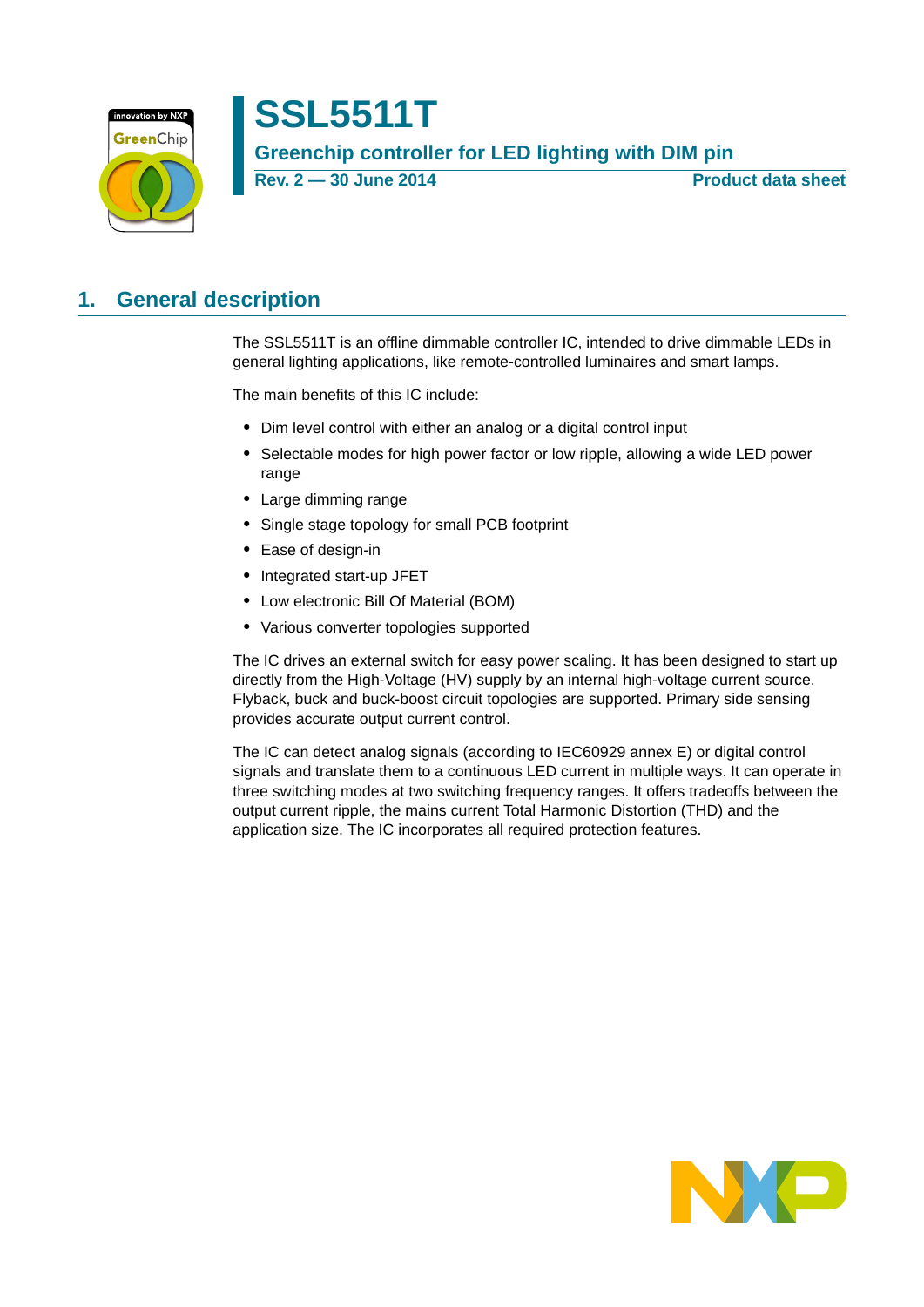#### **Greenchip controller for LED lighting with DIM pin**

### <span id="page-1-0"></span>**2. Features and benefits**

- LED controller IC for driving strings of LEDs or high-voltage LEDs from rectified mains
- High-efficiency switch mode buck, flyback or buck-boost controller driving an external power FET
	- Two maximum switching frequencies for highest efficiency or smallest application size
	- ◆ Zero current switching at switch turn-on
	- ◆ Zero voltage or valley switching at switch turn-on
	- ◆ Selectable low THD or low LED current ripple modes
- Analog IEC60929 input or digital control input for dimming
- Continuous (analog) regulation of LED current in both the dimming control modes
- Dim curve selection based on the control input type
- No binning on LED forward voltage required
- LED current accuracy within ±4 % across variations in components and conditions
- **Built-in Protections:** 
	- ◆ UnderVoltage LockOut (UVLO)
	- ◆ Leading Edge Blanking (LEB)
	- ◆ OverCurrent Protection (OCP)
	- ◆ Internal OverTemperature Protection (OTP)
	- ◆ Brownout protection
	- ◆ Output Short Protection (OSP)
	- ◆ Output open OverVoltage Protection (OVP)
	- Mains synchronization loss protection
- **Low component count LED driver solution**
- Compatible with wall switches with built-in indication light during standby( $\blacksquare$
- IC lifetime matches or surpasses LED lamp lifetime

## <span id="page-1-1"></span>**3. Applications**

**Compact mains connected, remote-controlled LED lamps with accurate, dimmable** current output for single or universal mains voltages, including 100 V (AC), 120 V (AC) and 230 V (AC). External components determine the power level. The power level ranges from 4 W to over 25 W. Applications fit in common form factors like PAR, GU10, A19, and the candle form factor.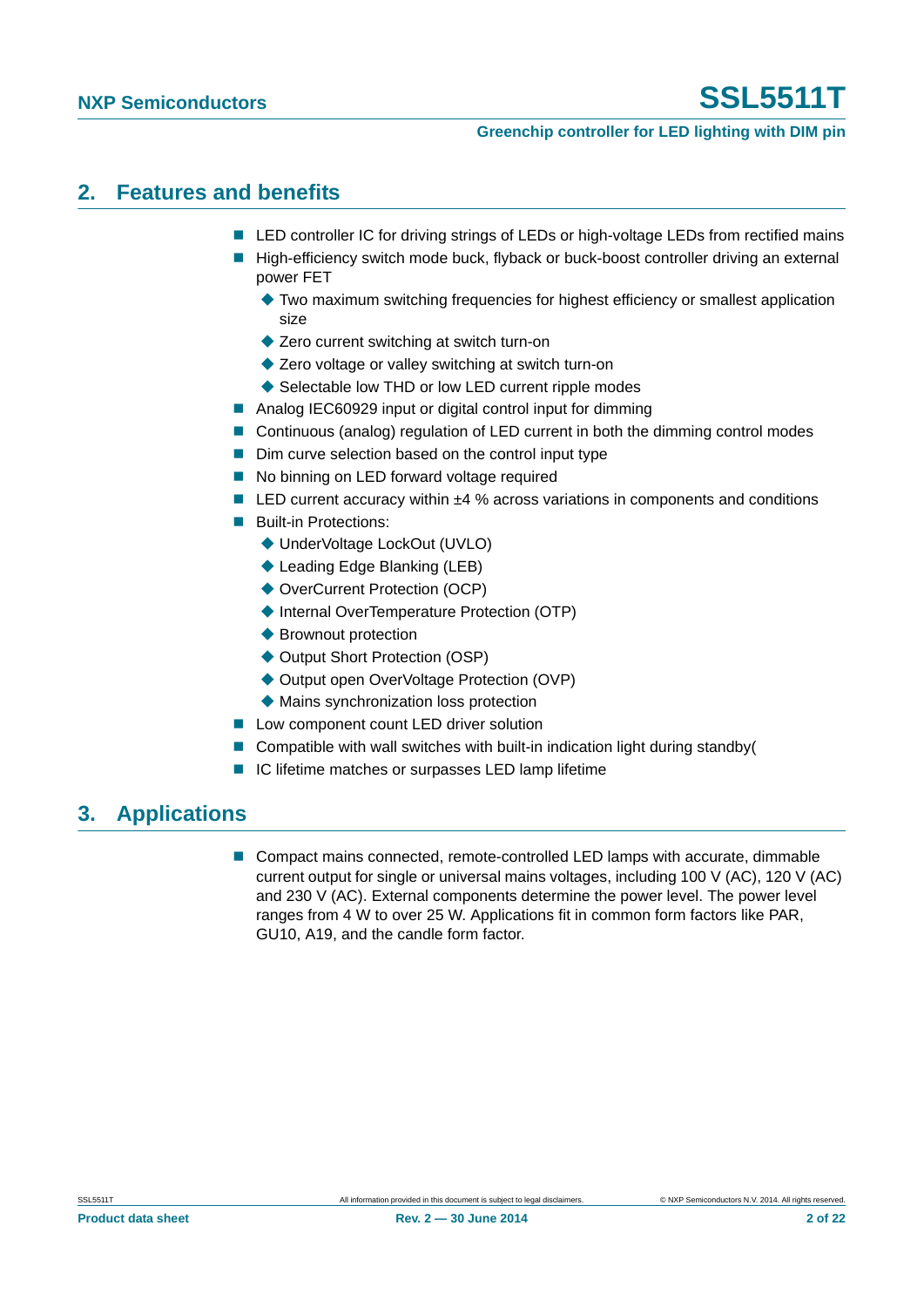# <span id="page-2-0"></span>**4. Quick reference data**

| Table 1.<br>Quick reference data |                                        |                                  |            |            |            |             |
|----------------------------------|----------------------------------------|----------------------------------|------------|------------|------------|-------------|
| <b>Symbol</b>                    | <b>Parameter</b>                       | <b>Conditions</b>                | <b>Min</b> | <b>Typ</b> | <b>Max</b> | <b>Unit</b> |
| $V_{CC}$                         | supply voltage                         |                                  | 8.8        |            | 32         | V           |
| $f_{sw}$                         | switching frequency                    | low-frequency mode;<br>undimmed  |            |            |            |             |
|                                  |                                        | 50 Hz mains                      | 55         | 60         | 65         | kHz         |
|                                  |                                        | 60 Hz mains                      | 66         | 72         | 78         | kHz         |
|                                  |                                        | high-frequency mode;<br>undimmed |            |            |            |             |
|                                  |                                        | 50 Hz mains                      | 84         | 91         | 98         | kHz         |
|                                  |                                        | 60 Hz mains                      | 101        | 109        | 117        | <b>kHz</b>  |
| $I_{\rm CC}$                     | supply current                         | normal operation                 |            | 2.25       |            | mA          |
| $V_{I(DRAIN)}$                   | input voltage on pin<br><b>DRAIN</b>   | not repetitive                   |            |            | 700        | V           |
| $V_{o(PWRDRV)}$                  | output voltage on pin<br><b>PWRDRV</b> | high level                       |            | 10.7       |            | V           |

# <span id="page-2-1"></span>**5. Ordering information**

#### **Table 2. Ordering information**

| Type number     | Package         |                                                                |         |  |
|-----------------|-----------------|----------------------------------------------------------------|---------|--|
|                 | <b>Name</b>     | <b>Description</b>                                             | Version |  |
| <b>SSL5511T</b> | SO <sub>8</sub> | plastic small package outline body; 8 leads; body width 3.9 mm | SOT96-1 |  |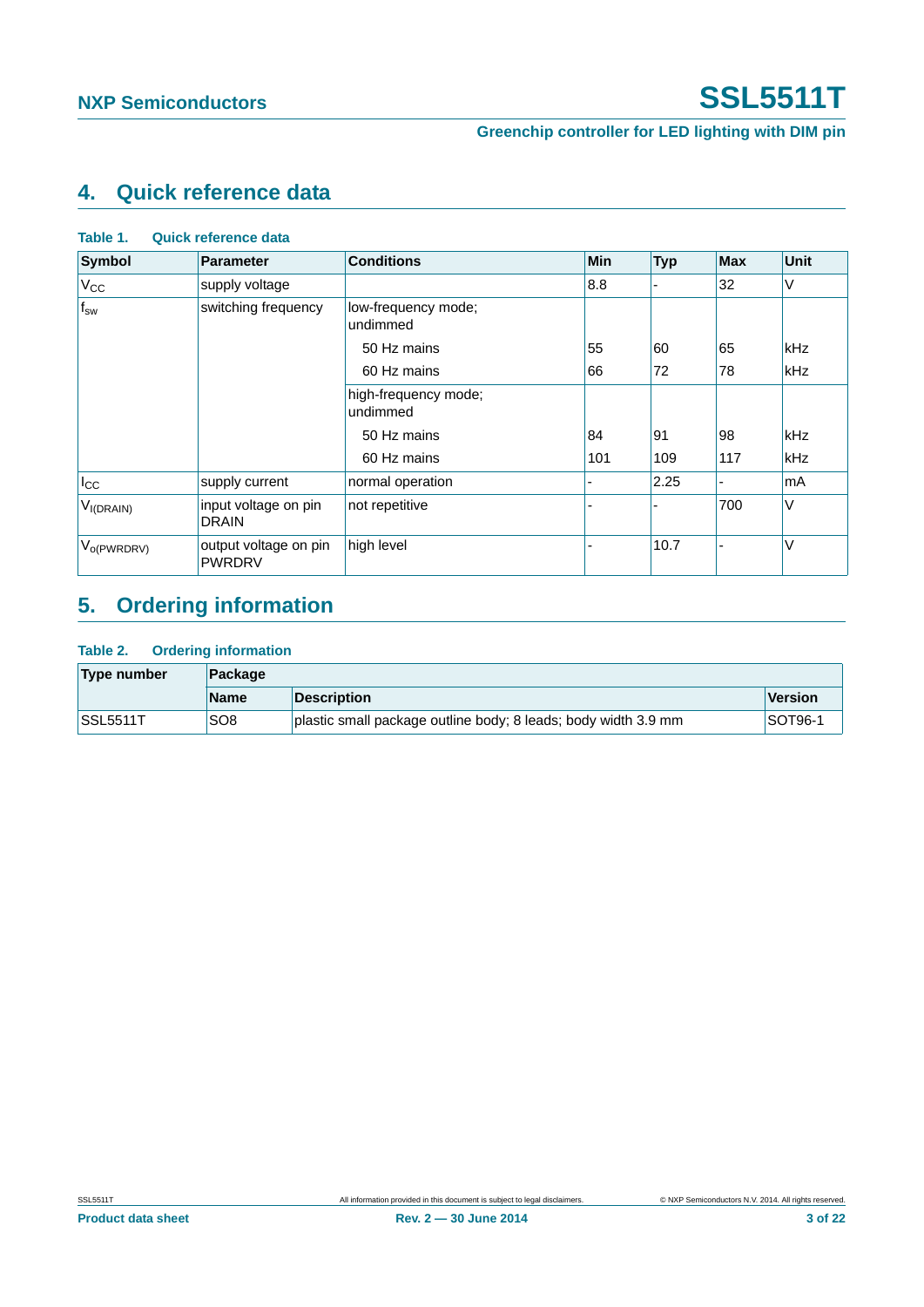**Greenchip controller for LED lighting with DIM pin**

## <span id="page-3-0"></span>**6. Block diagram**



# <span id="page-3-2"></span><span id="page-3-1"></span>**7. Pinning information**

### **7.1 Pinning**

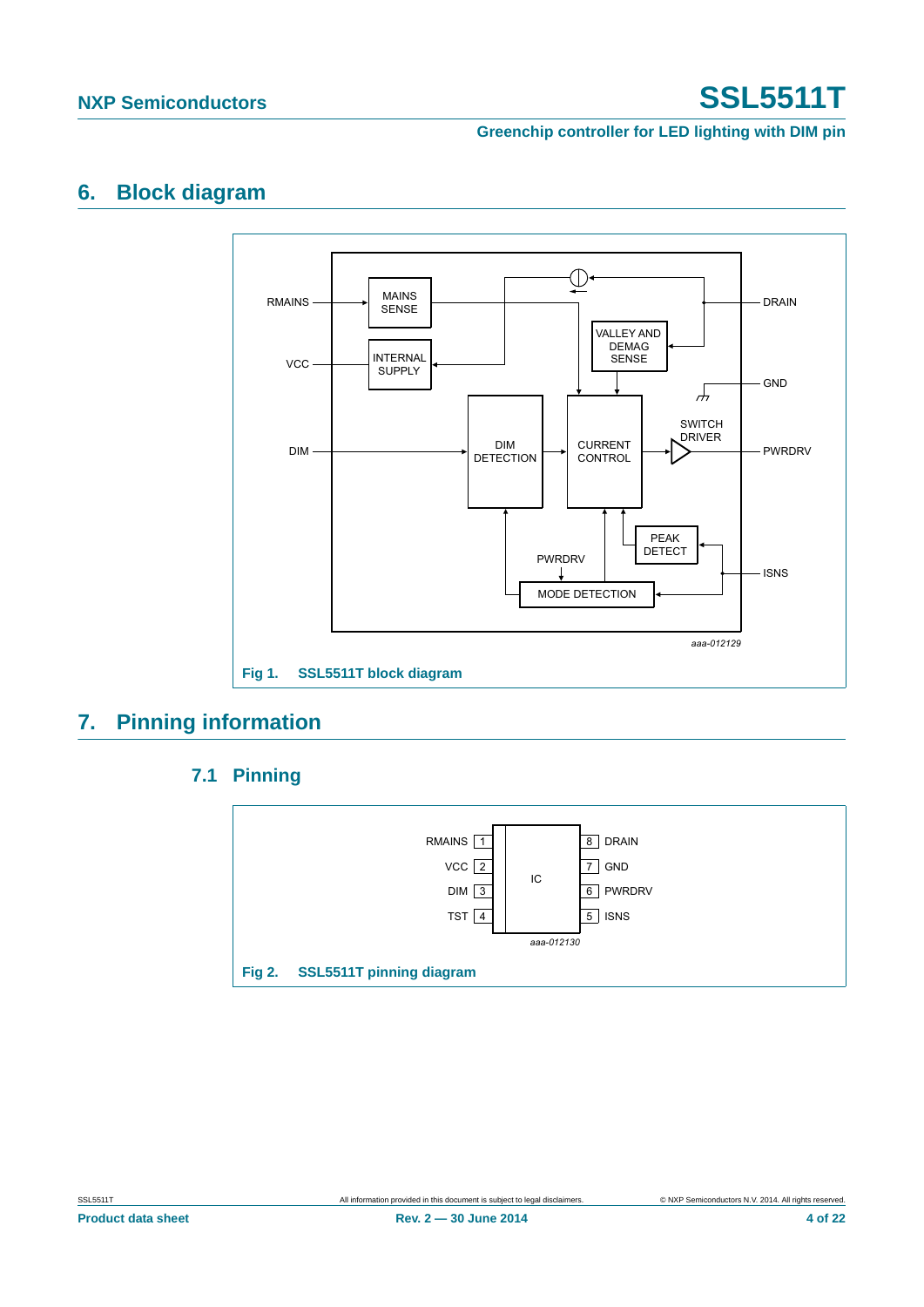#### <span id="page-4-0"></span>**7.2 Pin description**

**Table 3. Pin description**

| ianic J.<br><b>THE ACSAMPLIAN</b> |     |                                                       |  |  |
|-----------------------------------|-----|-------------------------------------------------------|--|--|
| <b>Symbol</b>                     | Pin | <b>Description</b>                                    |  |  |
| <b>RMAINS</b>                     |     | mains detection input                                 |  |  |
| <b>VCC</b>                        | 2   | IC supply input/output                                |  |  |
| <b>DIM</b>                        | 3   | dim-level control input                               |  |  |
| <b>TST</b>                        | 4   | IC test pin, to be connected to ground in application |  |  |
| <b>ISNS</b>                       | 5   | peak current sense input                              |  |  |
| <b>PWRDRV</b>                     | 6   | external MOSFET gate driver output                    |  |  |
| <b>GND</b>                        |     | ground                                                |  |  |
| <b>DRAIN</b>                      | 8   | external MOSFET drain sense input                     |  |  |

### <span id="page-4-3"></span><span id="page-4-2"></span><span id="page-4-1"></span>**8. Functional description**

#### **8.1 Pin functionality**

#### **8.1.1 Pin RMAINS**

The RMAINS pin takes in a current representing the rectified mains voltage via the external RMAINS resistors. The low ohmic input results in current always flowing, causing the voltage on the RMAINS pin to remain below the maximum  $V_{i(RMAINS)}$  at any time. The information about the mains voltage is used to shape the output current waveform in LTHD modes. It is also used for internal timing synchronizations, making it essential for the low-ripple applications. Some filtering may be required outside the IC to eliminate incoming noise.

If the pin does not receive a rectified mains signal, the mains synchronization loss protection is triggered.

#### <span id="page-4-4"></span>**8.1.2 Pin VCC**

At power-up, the VCC pin and its capacitor are charged using the internal HV current source from the DRAIN pin. Once  $V_{CC}$  has reached  $V_{CC(statup)}$ , switching starts and  $V_{CC}$ supply is generated from the auxiliary winding. If  $V_{CC}$  exceeds  $V_{ovp(VCC)}$  due to, for example, a disconnected output, OVP is triggered. If  $V_{CC}$  drops to  $V_{CC(low)}$ , the internal HV current source is enabled. If  $V_{CC}$  drops to below  $V_{CC(stop)}$ , UVLO protection is triggered.

Do not use the VCC pin to power additional circuitry outside the IC because no additional current budget is guaranteed. An additional  $V_{CC}$  load can affect product performance.

To support wall switches that include an indicator light, a predetermined current  $(I_{\rm CC})$  is pulled from the supply during a limited window of the VCC voltage (see condition 2 of  $I_{\text{CC}}$ ) in [Table 7\)](#page-13-0).

#### <span id="page-4-5"></span>**8.1.3 Pin DIM**

The DIM pin is the dimming level control pin. It also acts as the on/off control pin. It accepts both an analog voltage signal and a digital control signal as input. The type of input signal is automatically detected and the input is then translated into a target output current level (see [Section 8.2.6\)](#page-8-0).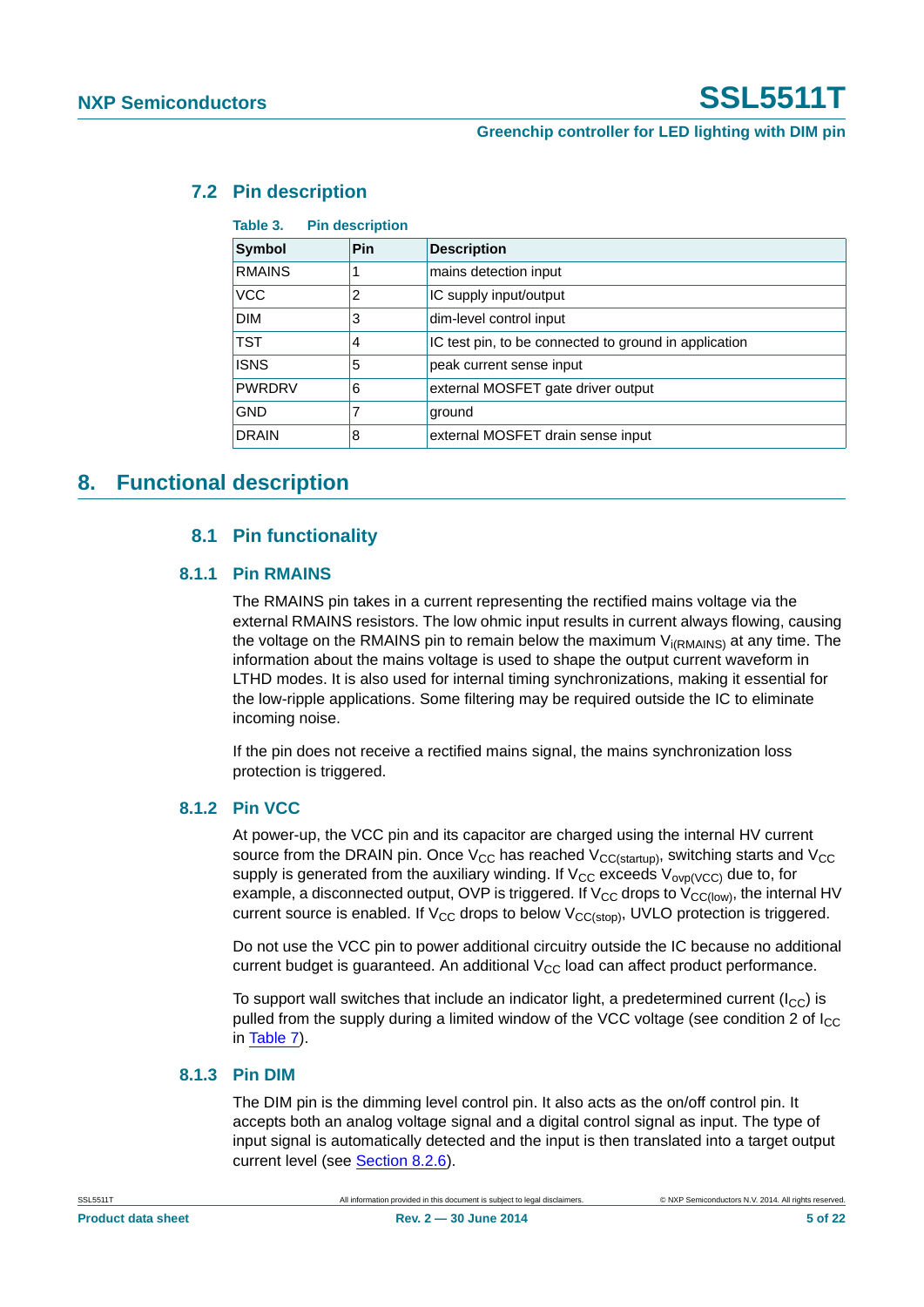#### <span id="page-5-2"></span>**8.1.4 Pin ISNS**

The ISNS pin senses the voltage across the sense resistor,  $R_{SNS}$ , generated by the inductor current flowing through the external MOSFET and this resistor (see [Figure 3\)](#page-5-0).

Optionally, a mode definition resistor is present between the pin and the current sense resistor. At start-up, the mode resistor is measured using a current which is sourced out of the pin.

#### <span id="page-5-3"></span>**8.1.5 Pin PWRDRV**

The SSL5511T is equipped with a driver that controls an external MOSFET. The voltage on the driver output pin is increased towards the maximum  $V_{o(PWRDRV)}$  to open the switch during the first cycle (t0 to t1; see [Figure 4\)](#page-7-0). It is pulled to ground from the start of the secondary stroke until the next cycle starts (t1 to t00). During the transition from low to high and back, the switching slope is controlled, limiting the high-frequency radiation.

#### <span id="page-5-4"></span>**8.1.6 Pin DRAIN**

The DRAIN pin is used to derive energy to charge the VCC pin at start-up and after switching is stopped because of a triggered protection. The signal at the DRAIN pin is also used to detect demagnetization and to determine the valley of the ringing voltage for starting the primary stroke.

#### **8.2 Converter operation**

#### <span id="page-5-5"></span><span id="page-5-1"></span>**8.2.1 Available modes**

The SSL5511T incorporates various built-in operation modes which can be selected in the application using a maximum of two external resistors. At start-up, the value of these resistors is detected and the corresponding operation mode is set.

The mode resistor at the PWRDRV  $(R_{TF})$  is connected to ground. The mode resistor at the ISNS pin  $(R<sub>CT</sub>)$  is connected between the pin and the external MOSFET source (see [Figure 3\)](#page-5-0).

<span id="page-5-0"></span>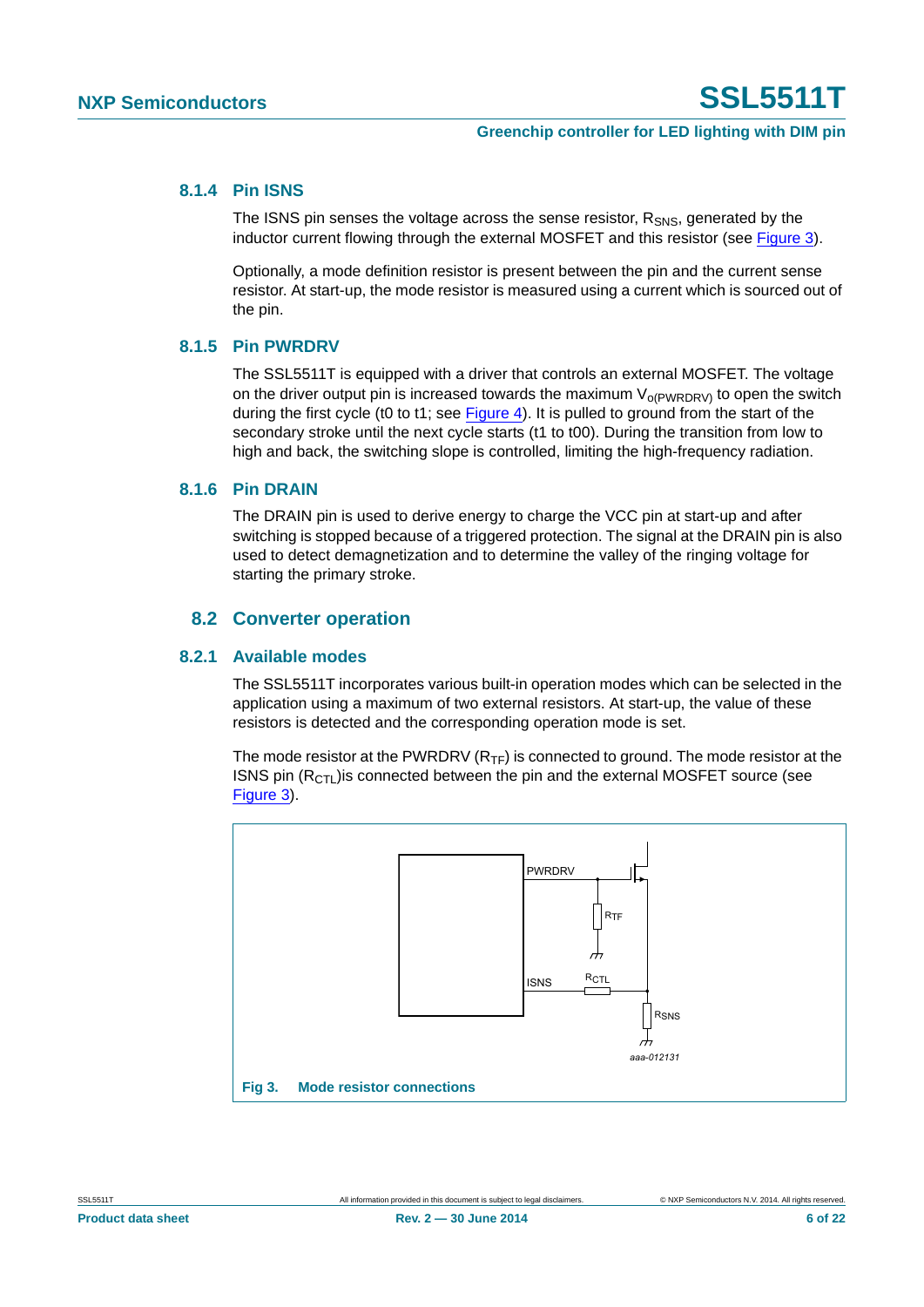#### **Greenchip controller for LED lighting with DIM pin**

[Table 4](#page-6-0) gives an overview of the available modes.

<span id="page-6-0"></span>**Table 4. Available modes**

| <b>Parameter</b>          | How to set                   | <b>Options</b>                    | Mode resistor value                                        |
|---------------------------|------------------------------|-----------------------------------|------------------------------------------------------------|
| topology and<br>frequency | $R_{TF}$ on pin PWRDRV       | flyback or buck-boost;<br>HF mode | $\infty$                                                   |
|                           |                              | buck; HF mode                     | 56 k $\Omega$                                              |
|                           |                              | buck; LF mode                     | 33 k $\Omega$                                              |
|                           |                              | flyback or buck-boost;<br>LF mode | 15 k $\Omega$                                              |
| control mode              | $R_{\text{CTL}}$ on pin ISNS | low ripple ( $PF < 0.7$ )         | 0 k $\Omega$ to 0.5 k $\Omega$ or<br>$3.3 \text{ k}\Omega$ |
|                           |                              | eco-LTHD (PF $\sim$ 0.75)         | 1.5 k $\Omega$                                             |
|                           |                              | LTHD (PF $> 0.9$ )                | 5.6 k $\Omega$                                             |

#### <span id="page-6-2"></span>**8.2.2 Switching scheme**

The converter in the SSL5511T is a Discontinuous Conduction Mode (DCM), peak current controlled system. When the output current control system requires a new switching cycle and the inductor current is zero, the external MOSFET is turned on at the next detected valley (see [Section 8.2.3](#page-6-1)). The inductor current increases until a maximum, defined by the regulation loop, is reached and the MOSFET is switched off. The inductor current reduces again. When the inductor current reaches zero, it is detected at the DRAIN pin. The detection enables the control system to regulate to an accurate average value of the LED current.

The maximum switching frequency can be set at two rates (see [Section 8.2.1\)](#page-5-1).

Three options are available which determine how the controller adjusts the maximum inductor peak current over the mains cycle. The result is either an optimal input current shape (optimized power factor and THD), a minimal LED current ripple, or an intermediate solution (eco-LTHD mode).

#### <span id="page-6-1"></span>**8.2.3 Valley detection**

A new cycle is started when the primary switch is switched on (see [Figure 4](#page-7-0)). At a certain time (t1), the switch is turned off and the secondary stroke starts. After the secondary stroke (t3), the drain voltage shows oscillation or ringing. Circuitry at the DRAIN pin senses when the voltage on the drain of the switch has reached its lowest value (valley) during each oscillation. When the control loop requires the next cycle, it is started the next time a valley occurs. As a result, the capacitive switching losses reduce significantly. For successful valley detection, the frequency and amplitude of the drain voltage ringing must cause the slope of the ringing voltage to exceed the detection limit  $(dV/dt)_{\text{vrec}}$  for at least td(vrec-swon).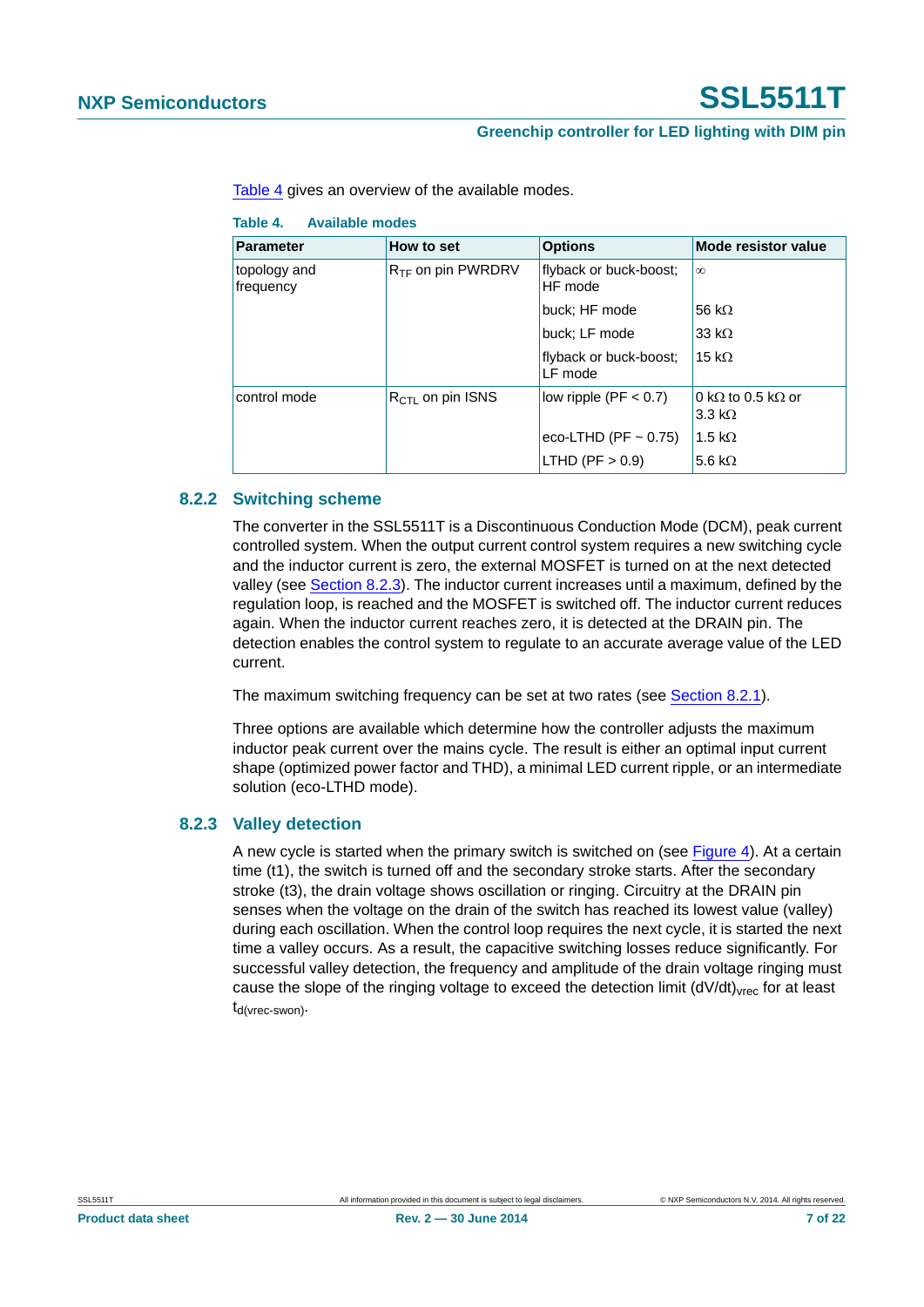**Greenchip controller for LED lighting with DIM pin**



#### <span id="page-7-2"></span><span id="page-7-0"></span>**8.2.4 Output current settings**

The IC regulates the output LED current with great accuracy over line, load and component variations. The user can set the full-scale (100 %) value of the LED current. Choose a current sense resistor value according to [Equation 1](#page-7-1):

<span id="page-7-1"></span>
$$
I_{LED} = \frac{V_{reg}}{R_{SNS}} \times N \tag{1}
$$

Where:

- V<sub>req</sub> is the set point of the internal regulation loop: 117 mV for LTHD buck-boost/flyback, 234 mV for LTHD buck and low ripple buck-boost/flyback, and 469 mV for low-ripple buck
- R<sub>SNS</sub> is the sense resistor on pin ISNS (see [Figure 3](#page-5-0))
- **•** N is the transformer ratio

The IC regulates the output current by controlling the current sense threshold voltage  $V_{th(ISS)$ , the number of switching cycles per (half-)mains period, and, if necessary, the switching frequency, depending on the mode of operation.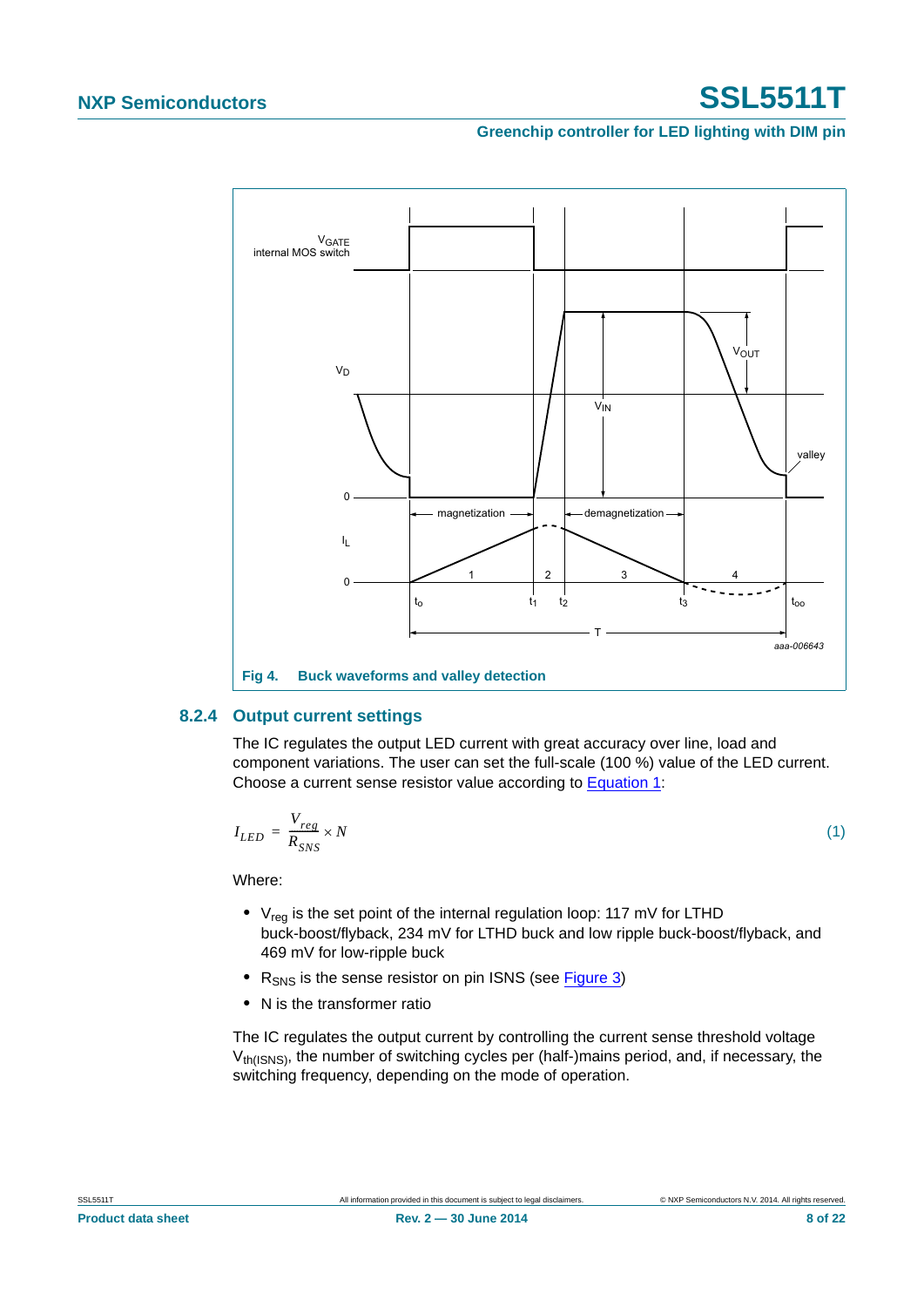#### <span id="page-8-1"></span>**8.2.5 Preventing Continuous Conduction Mode (CCM)**

To enable application design without having to include margins to ensure DCM operation, a CCM-prevention feature has been built in. The IC monitors the time gap between the end of the secondary stroke and the start of the next cycle. If this time becomes shorter than a predetermined idle time of about 1.8  $\mu$ s, the controller reduces the switching frequency.

#### <span id="page-8-0"></span>**8.2.6 Dimming support**

The SSL5511T accepts one of two different types of control signals on the DIM pin, either an analog voltage signal or a digital control signal. The type of the dimming control is detected during start-up. If digital switching occurs on the DIM pin, or if a voltage above the analog dimming input range ( $V_{ctrl(A)DIM}$ ) is present on the pin, digital dimming control is detected. If a voltage within the analog range  $(V_{\text{ctrl(A)DIM}})$  is present on the pin, then analog dimming control is detected. If the input remains low (below the analog dimming range), the target output current level is set to zero, and standby mode is entered. Dim mode selection is then postponed until one of the above detection conditions is met. Once the dimming type is detected, it is set fixed until power-down. During operation in either analog or digital dimming mode, the measurement of the DIM pin is done once in every full mains cycle. For both dimming control types, the output current regulation remains analog.

**•** Analog Input Dimming Control (AIDC):

In this mode, an input voltage within the analog range  $(V_{ctrl(A)DIM})$  is accepted on the DIM pin and translated to a target output current level. [Figure 5](#page-9-0) shows the plotting of the dimming percentage of the output current against the input voltage. The smooth tail of the curve matches human eye light sensitivity. The minimum output current level as a ratio of the full-scale current is  $I_{LED100}/I_{LED100}$ . If the input voltage drops to below the analog range by more than the built-in hysteresis ( $V_{\text{hvs(low)DM}}$ ), the output current is set to zero. The IC enters standby mode. Some filtering may be required outside the IC to eliminate incoming noise.

**•** Digital Input Dimming Control (DIDC):

A digital signal of a frequency within the range  $f_{i(DIM)}$ , and levels satisfying the thresholds  $V_{th(L)DIM}$  and  $V_{th(H)DIM}$  are accepted and translated to a target LED current level. The dimming percentage of the output current equals the duty cycle of the input signal (expressed as a percentage; see  $Figure 6$ ). The minimum output current level as a ratio of the full-scale current is  $I_{LEDlow}/I_{LED100}$ . If the input signal is low for longer than  $t_{\text{det(stb)DIM}}$  in the measurement window, the output current is set to zero. The IC enters standby mode.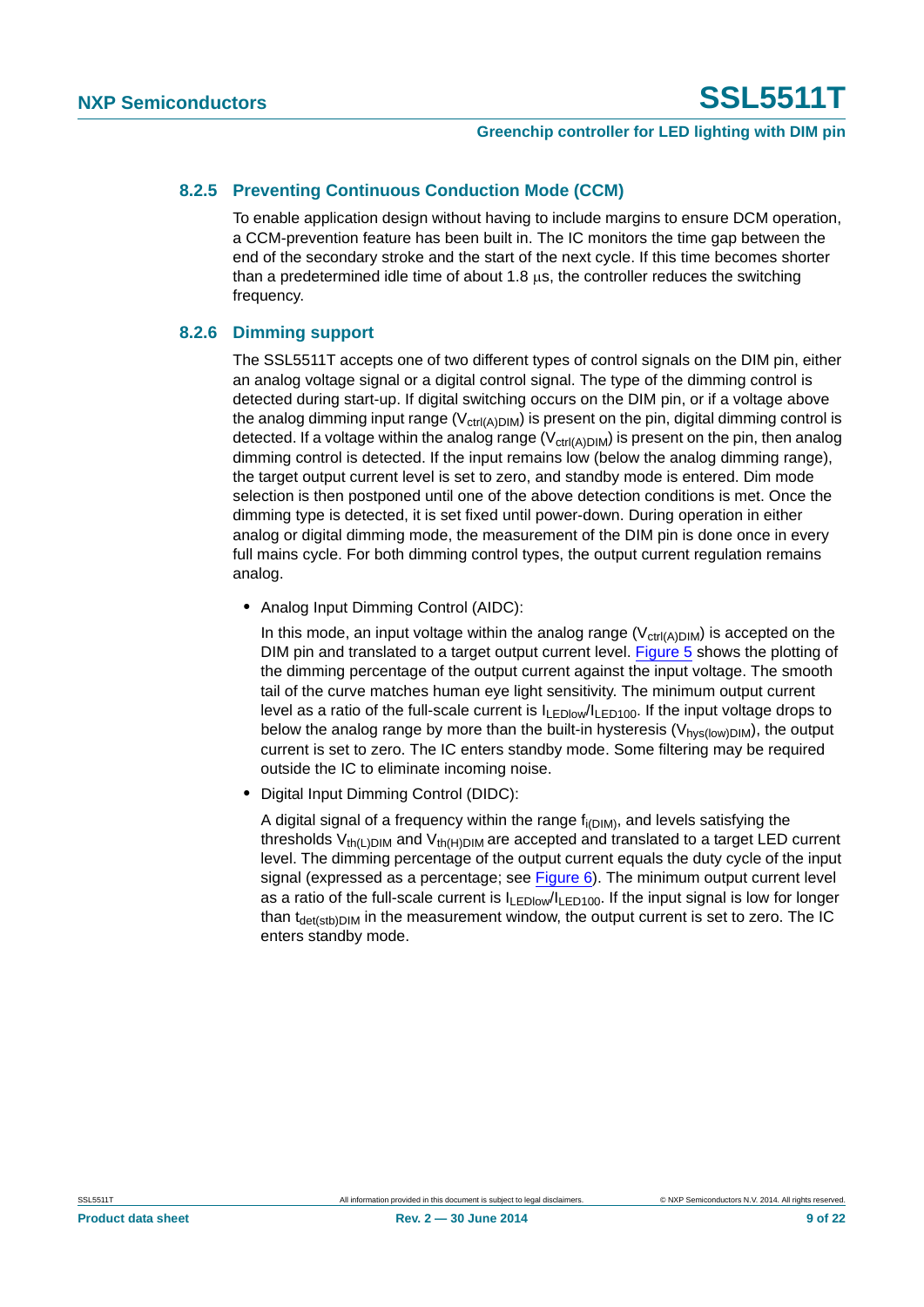**Greenchip controller for LED lighting with DIM pin**



<span id="page-9-1"></span><span id="page-9-0"></span>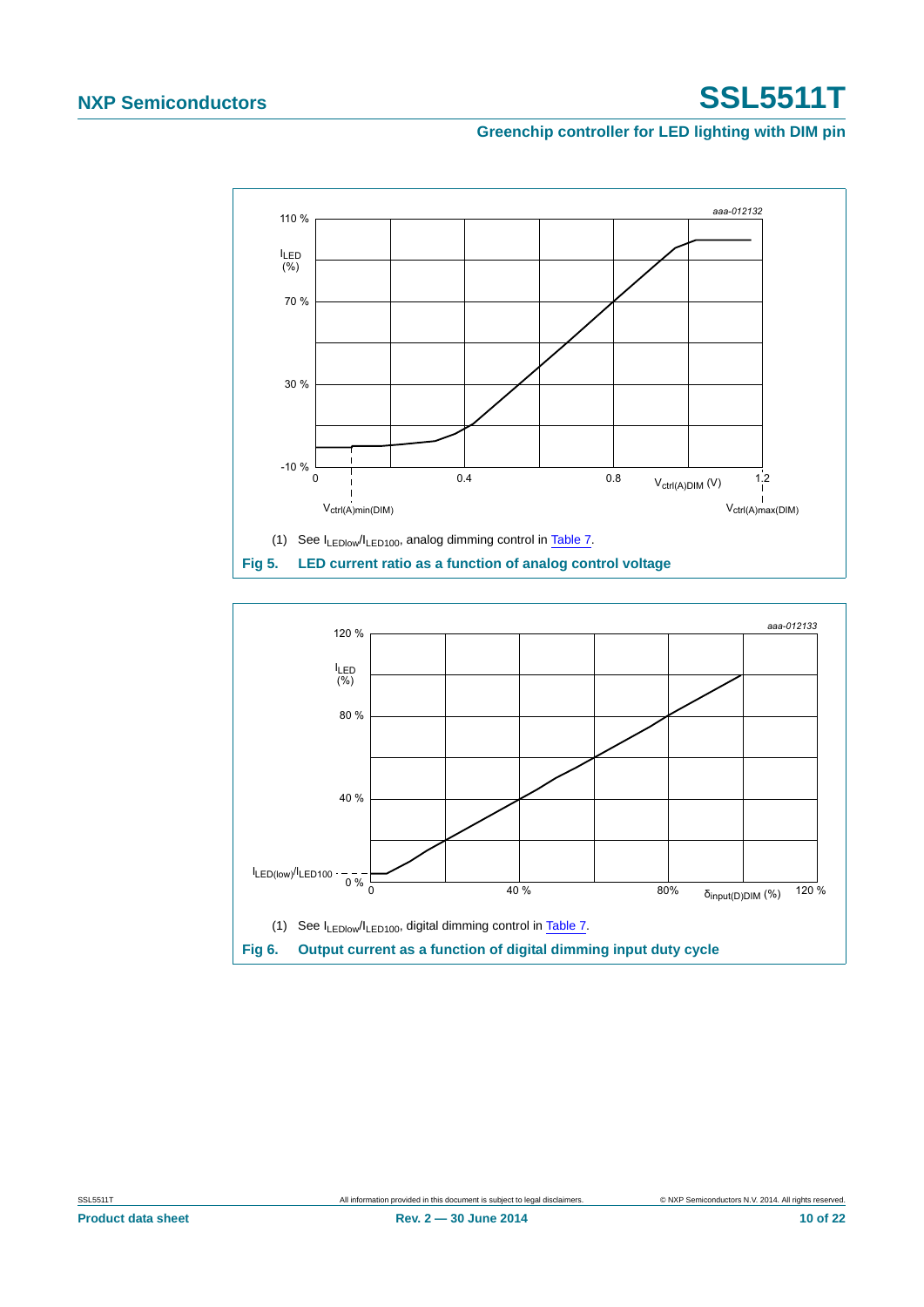#### <span id="page-10-0"></span>**8.3 Protections**

The IC incorporates the following protections:

- **•** UnderVoltage LockOut (UVLO
- **•** OverCurrent Protection (OCP)
- **•** Brownout Protection
- **•** Output Short Protection (OSP)
- **•** Output open OverVoltage Protection (OVP)
- **•** Internal OverTemperature Protection (OTP)
- **•** Mains synchronization loss protection
- **•** Leading Edge Blanking (LEB)

Output open OVP is a latched protection. Power-off cycling is required to exit the latched state. All other protections are not latched and lead to a safe restart of the converter.

#### <span id="page-10-1"></span>**8.3.1 UnderVoltage LockOut (UVLO)**

When the voltage on the VCC pin drops to below the value of  $V_{CC(stop)}$ , the IC stops switching. The internal HV current source is enabled. Once  $V_{CC}$  has increased to  $V_{CC(statun)}$ , the IC restarts a minimum of 1 s back-off time.

#### <span id="page-10-2"></span>**8.3.2 OverCurrent Protection (OCP)**

The SSL5511T contains a highly accurate peak current detector. It triggers when the voltage at pin ISNS reaches  $V_{th(ISS)}$ . The circuit is activated after the leading edge blanking time  $(t<sub>lab</sub>)$ . There is a propagation delay between the peak current detection and the switch actually switching off. Due to this delay, the actual peak current is slightly higher than the peak current level set by the current sense resistor. The control loop compensates for this difference ensuring output current accuracy.

#### <span id="page-10-3"></span>**8.3.3 Brownout protection**

The brownout protection is designed to limit the switch-on time in case of low input voltage. Because of the built-in peak current control, the input current otherwise slowly increases while no power is transferred to the output in a flyback configuration. The SSL5511T includes a maximum on-time of the switch  $t_{on(hich)}$ .

#### <span id="page-10-4"></span>**8.3.4 Output short protection (OSP)**

During the secondary stroke (switch-off time), if a valley is not detected within the off-time limit ( $t_{off(hich)}$ ), the output voltage is typically less than the minimum limit allowed in the application. This condition can occur either during start-up or due to a short. A timer is started when t<sub>off(high)</sub> is detected. It is only stopped if a valid valley-detection occurs in one of the subsequent cycles. If no valley is detected for  $t_{\text{det(sc)}}$ , it is concluded that a real short-circuit exists and not a temporary start-up situation. The IC enters standby mode and tries to restart after a minimum of 9 s back-off time.

#### <span id="page-10-5"></span>**8.3.5 Output open OverVoltage Protection (OVP)**

The result of an output open situation is that no power is delivered to the output, causing  $V_{CC}$  to exceed  $V_{CC(max)}$ . Upon detection of this event, the IC enters the standby mode. As long as mains voltage is present, the IC does not restart.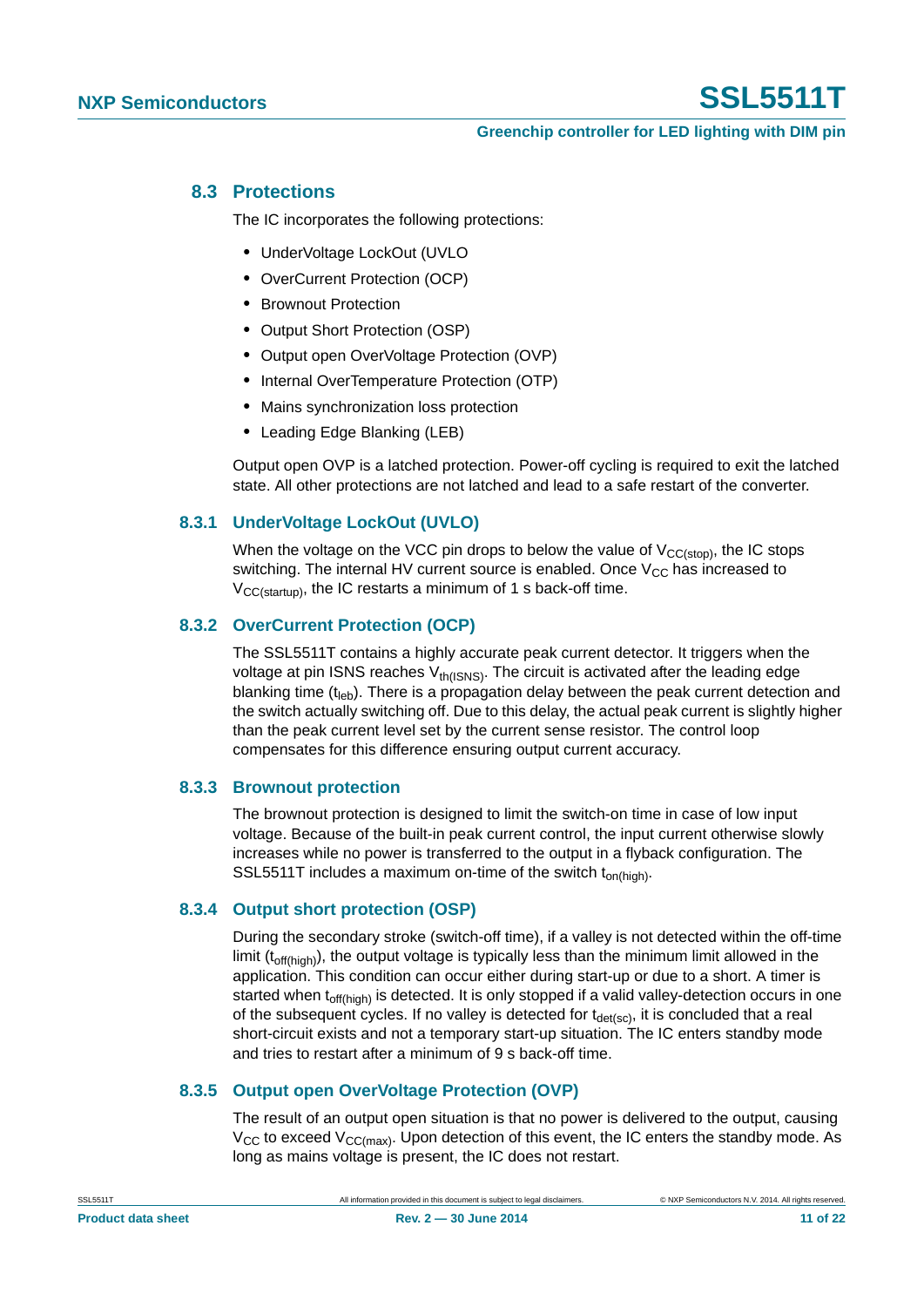#### <span id="page-11-0"></span>**8.3.6 Internal OverTemperature Protection (OTP)**

When the internal OTP function is triggered, the converter stops operating. This function is triggered at  $T_{th (action)}$ . The Overtemperature protection is an auto-restart protection. The IC restarts when the IC temperature drops to below  $T_{th (rel)oto}$ .

#### <span id="page-11-1"></span>**8.3.7 Mains synchronization loss protection**

When the input current at the RMAINS pin fails to cross the "zero crossing detection" value of  $I_{i(RMAINS)}$ , no mains cycles are detected. If this situation persists for a time  $t_{d(mld)}$ , the IC stops switching. Once a valid mains signal is available again, the IC restarts.

#### <span id="page-11-2"></span>**8.3.8 Leading Edge Blanking (LEB)**

A blanking time is implemented after switch-on to prevent premature detection of inductor peak current. At the opening of the MOSFET switch, a short current spike can occur because of the capacitive discharge of voltage over the drain and source. During the leading edge blanking time  $(t_{\text{leb}})$ , detection is disabled. So spikes are disregarded.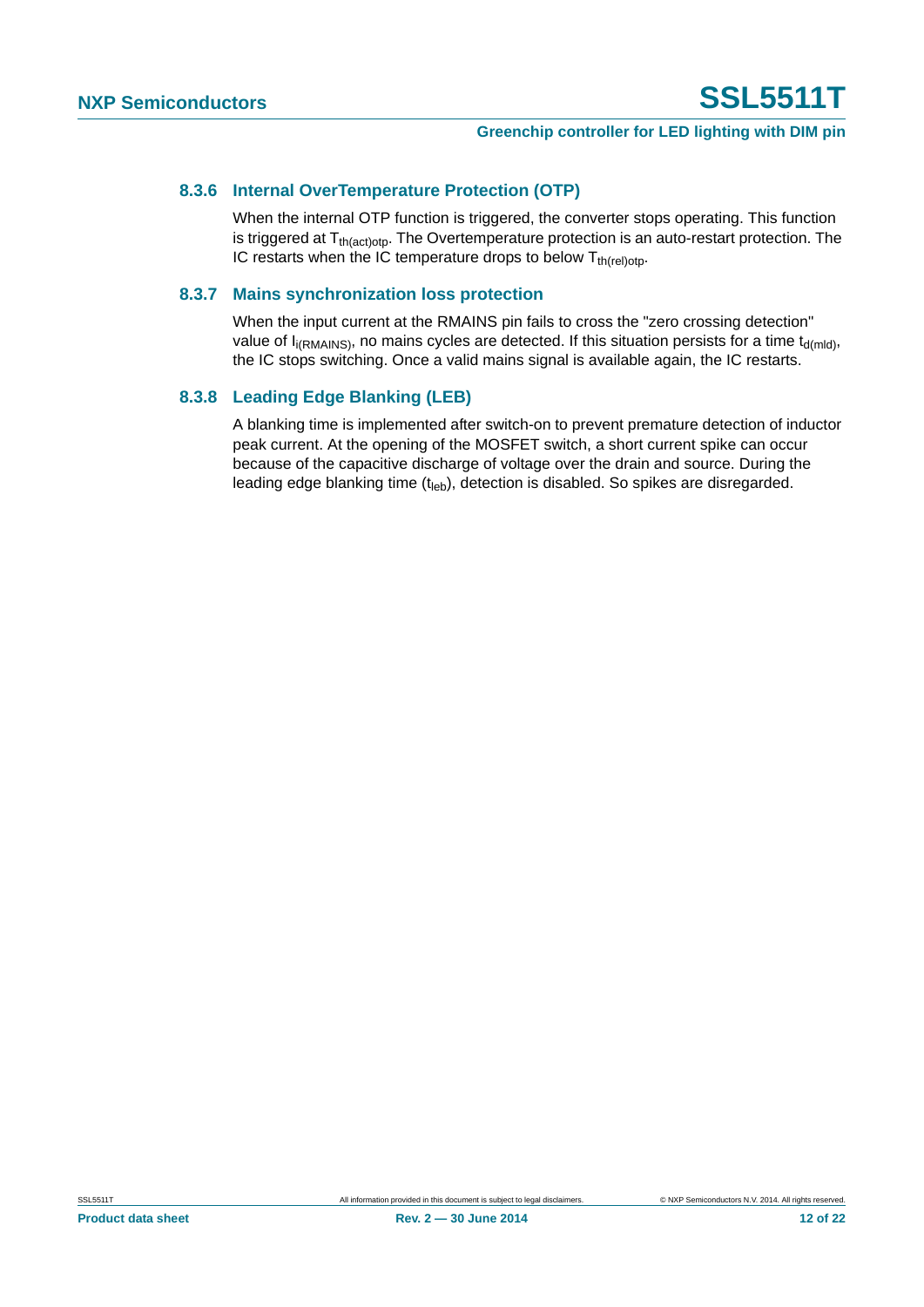#### **Greenchip controller for LED lighting with DIM pin**

### <span id="page-12-2"></span>**9. Limiting values**

| In accordance with the Absolute Maximum Rating System (IEC 60134). |                                       |                                       |       |          |            |             |
|--------------------------------------------------------------------|---------------------------------------|---------------------------------------|-------|----------|------------|-------------|
| <b>Symbol</b>                                                      | <b>Parameter</b>                      | <b>Conditions</b>                     |       | Min      | <b>Max</b> | <b>Unit</b> |
| <b>General</b>                                                     |                                       |                                       |       |          |            |             |
| $P_{\text{tot}}$                                                   | total power dissipation               | SO8 package                           |       |          | 0.6        | W           |
| $T_{\mathsf{amb}}$                                                 | ambient temperature                   |                                       |       | -40      | $+125$     | $^{\circ}C$ |
| $T_j$                                                              | junction temperature                  |                                       |       | -40      | $+190$     | $^{\circ}C$ |
| $T_{\text{stg}}$                                                   | storage temperature                   |                                       |       | -55      | $+150$     | $^{\circ}C$ |
| <b>SR</b>                                                          | slew rate                             | pin DRAIN                             |       | $-10$    | $+10$      | V/ns        |
| <b>Pin voltages and currents</b>                                   |                                       |                                       |       |          |            |             |
| $V_{CC}$                                                           | supply voltage                        |                                       |       | $-0.4$   | $+34$      | V           |
| $V_{i(RMAINS)}$                                                    | input voltage on pin<br><b>RMAINS</b> | current limited                       |       | $-0.4$   | $+5.2$     | V           |
| I <sub>i</sub> (RMAINS)                                            | input current on pin<br><b>RMAINS</b> | at $V_{\text{RMAINS}}$ = 5.2 V        |       | $\Omega$ | 2.5        | mA          |
| $V_{i(ISNS)}$                                                      | input voltage on pin ISNS             |                                       |       | $-0.4$   | $+5.2$     | V           |
| $V_{i(DRAIN)}$                                                     | input voltage on pin DRAIN            | during mains surge;<br>not repetitive |       | $-0.4$   | $+700$     | V           |
| V <sub>ESD</sub>                                                   | electrostatic discharge               | human body model                      | $[1]$ |          |            |             |
|                                                                    | voltage                               | all pins except pin<br><b>DRAIN</b>   |       | $-2000$  | $+2000$    | V           |
|                                                                    |                                       | pin DRAIN                             |       | $-1000$  | $+1000$    | V           |
|                                                                    |                                       | charged device model                  | $[2]$ | -500     | $+500$     | V           |

#### **Table 5. Limiting values**

<span id="page-12-0"></span>[1] Human body model: equivalent to discharging a 100 pF capacitor through a 1.5 k $\Omega$  series resistor.

<span id="page-12-1"></span>[2] Charged device model: equivalent to charging the IC up to 1 kV and the subsequent discharging of each pin down to 0 V over a 1  $\Omega$  resistor.

### <span id="page-12-3"></span>**10. Thermal characteristics**

| Table 6.                | <b>Thermal characteristics</b>                                           |                                                                             |            |             |
|-------------------------|--------------------------------------------------------------------------|-----------------------------------------------------------------------------|------------|-------------|
| Symbol                  | <b>Parameter</b>                                                         | <b>Conditions</b>                                                           | <b>Typ</b> | <b>Unit</b> |
| $R_{th(i-a)}$           | thermal resistance from<br>junction to ambient                           | in free air; PCB:<br>2 cm $\times$ 3 cm;<br>2-layer; 35 µm Cu/layer         | 159        | K/W         |
|                         |                                                                          | in free air;<br>PCB: JEDEC 2s2p                                             | 89         | K/W         |
| $\Psi$ <sub>j-top</sub> | thermal characterization<br>parameter from junction to<br>top of package | top package temperature<br>measured at the warmest<br>top of the case point | 0.49       | K/W         |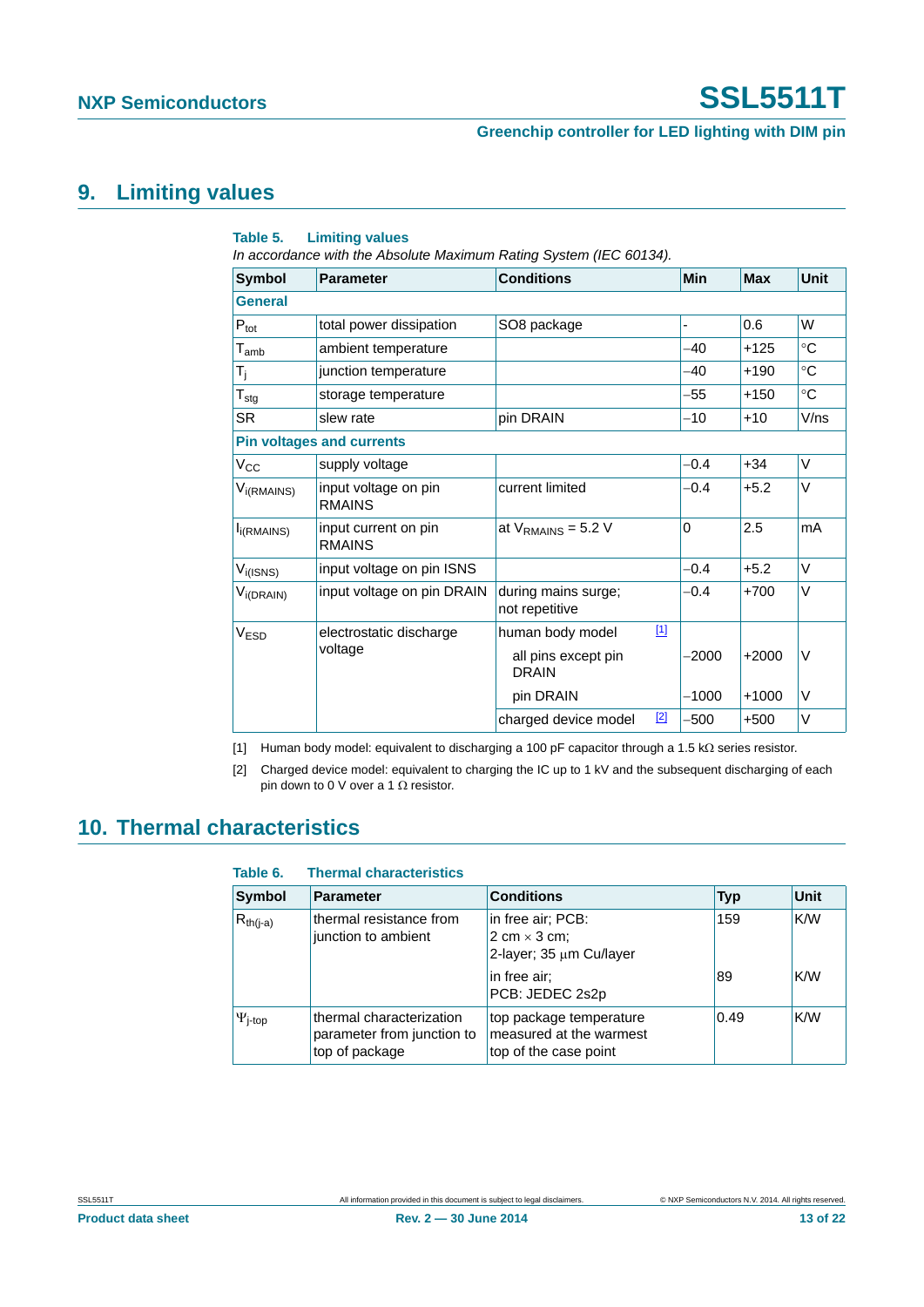# <span id="page-13-1"></span>**11. Characteristics**

<span id="page-13-0"></span>

| Table 7.<br><b>Characteristics</b>      |                                              |                                                                     |                |                |            |              |
|-----------------------------------------|----------------------------------------------|---------------------------------------------------------------------|----------------|----------------|------------|--------------|
| <b>Symbol</b>                           | <b>Parameter</b>                             | <b>Conditions</b>                                                   | Min            | <b>Typ</b>     | <b>Max</b> | <b>Unit</b>  |
| <b>High voltage</b>                     |                                              |                                                                     |                |                |            |              |
| $V_{I(DRAIN)}$                          | input voltage on pin DRAIN                   | $\underline{[1]}$                                                   |                | $\blacksquare$ | 675        | $\vee$       |
| $I_{i(DRAIN)}$                          | input current on pin DRAIN                   | JFET on strong;<br>$V_{DRAIN} = 675 V;$<br>$V_{\rm CC}$ = 17 V      | $\overline{4}$ | 5.5            | 7          | mA           |
|                                         |                                              | JFET off; $V_{DRAIN}$ = 675 V;<br>$V_{CC}$ = 20 V                   |                |                | 15         | μA           |
|                                         |                                              | JFET on weak:<br>$V_{DRAIN}$ = 675 V; V <sub>CC</sub> < 4 V         | 500            | 550            | 600        | μA           |
| <b>Supply</b>                           |                                              |                                                                     |                |                |            |              |
| $V_{CC(statup)}$                        | start-up supply voltage                      |                                                                     | 17.5           | 18.5           | 19.5       | $\mathsf{V}$ |
| $V_{CC(low)}$                           | low supply voltage                           | pin VCC                                                             | 11.2           | 11.8           | 12.4       | V            |
| $V_{CC(stop)}$                          | stop supply voltage                          |                                                                     | 8.8            | 9.3            | 9.8        | Λ            |
| $V_{CC(hys)}$                           | hysteresis of supply voltage                 | between V <sub>startup</sub> and V <sub>stop</sub>                  | 8.5            | 9.1            | 9.7        | $\mathsf V$  |
| $V_{ovp(VCC)}$                          | overvoltage protection voltage<br>on pin VCC |                                                                     | 28             | 30             | 32         | Λ            |
| $I_{\rm CC}$                            | supply current                               | pin DRAIN; $V_{CC}$ < 4 V;<br>standby mode                          |                | 0.1            | 0.2        | mA           |
|                                         |                                              | pin DRAIN;<br>$4 V < V_{CC} < V_{CC(low)}$<br>standby mode          | 1              | 1.25           | 1.5        | mA           |
|                                         |                                              | pin DRAIN; $V_{CC} > V_{CC(low)}$ ;<br>standby mode                 |                | 0.2            |            | mA           |
|                                         |                                              | pin VCC; normal<br>operation, excluding drive<br>currents to PWRDRV |                | 2.25           |            | mA           |
| <b>Current regulator and protection</b> |                                              |                                                                     |                |                |            |              |
| $\mathsf{f}_\mathsf{sw}$                | switching frequency                          | low-frequency mode;<br>undimmed                                     |                |                |            |              |
|                                         |                                              | 50 Hz mains                                                         | 55             | 60             | 65         | kHz          |
|                                         |                                              | 60 Hz mains                                                         | 66             | 72             | 78         | kHz          |
|                                         |                                              | high-frequency mode;<br>undimmed                                    |                |                |            |              |
|                                         |                                              | 50 Hz mains                                                         | 84             | 91             | 98         | kHz          |
|                                         |                                              | 60 Hz mains                                                         | 101            | 109            | 117        | kHz          |
| V <sub>th(high)</sub> ISNS              | high threshold voltage on pin<br><b>ISNS</b> | at peak current                                                     | 1.195          | 1.24           | 1.285      | $\mathsf V$  |
| $V_{th (low)$ ISNS                      | low threshold voltage on pin<br><b>ISNS</b>  | (eco-)LTHD mode;<br>at peak current                                 | 0.75           | 0.78           | 0.81       | V            |
|                                         |                                              | low-ripple mode                                                     | 0.33           | 0.35           | 0.37       | V            |
| $t_{\text{leb}}$                        | leading edge blanking time                   |                                                                     |                | 600            |            | ns           |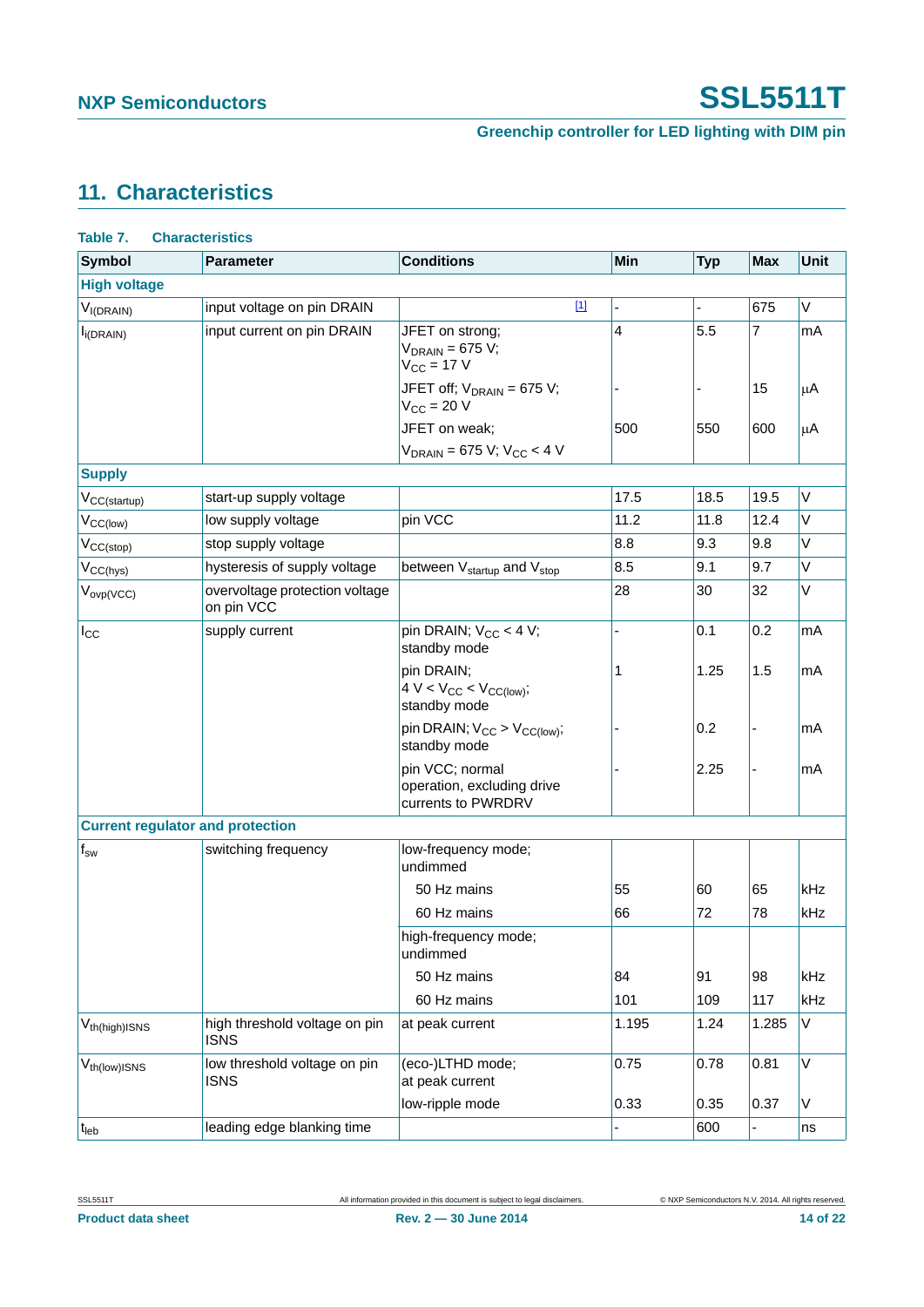### **Greenchip controller for LED lighting with DIM pin**

| iabi <del>c</del> r.<br><b>Symbol</b> | <b>UTIQI QUICI ISHUS</b> COMMINED<br><b>Parameter</b>             | <b>Conditions</b>                      | <b>Min</b> | <b>Typ</b> | <b>Max</b> | <b>Unit</b>     |
|---------------------------------------|-------------------------------------------------------------------|----------------------------------------|------------|------------|------------|-----------------|
| <b>Valley detection</b>               |                                                                   |                                        |            |            |            |                 |
| $(\Delta V/\Delta t)_{\text{vrec}}$   | valley recognition voltage<br>change with time negative           | voltage ringing on pin<br><b>DRAIN</b> | $-26$      | $-16$      | -6         | $V/\mu s$       |
|                                       | slope                                                             |                                        |            |            |            |                 |
| $t_{\text{d}(\text{vrec-swon})}$      | valley recognition to switch-on<br>delay time                     |                                        |            | 100        |            | ns              |
| <b>Brownout protection</b>            |                                                                   |                                        |            |            |            |                 |
| $t_{on(high)}$                        | high on-time                                                      | low-frequency mode                     |            |            |            |                 |
|                                       |                                                                   | 50 Hz mains                            | 13.2       | 14.4       | 15.6       | μS              |
|                                       |                                                                   | 60 Hz mains                            | 11.0       | 12.0       | 13.0       | μS              |
|                                       |                                                                   | high-frequency mode                    |            |            |            |                 |
|                                       |                                                                   | 50 Hz mains                            | 8.8        | 9.6        | 10.4       | μS              |
|                                       |                                                                   | 60 Hz mains                            | 8.3        | 9.0        | 9.7        | μS              |
| <b>Output short protection</b>        |                                                                   |                                        |            |            |            |                 |
| $t_{off(high)}$                       | high off-time                                                     |                                        | 32         | 40         | 48         | μS              |
| $t_{\text{det}(\text{sc})}$           | short-circuit detection time                                      | 50 Hz mains                            | 10         |            | 20         | ms              |
|                                       |                                                                   | 60 Hz mains                            | 8.3        |            | 16.7       | ms              |
| <b>Temperature protections</b>        |                                                                   |                                        |            |            |            |                 |
| $T_{th (act)otp}$                     | overtemperature protection<br>activation threshold<br>temperature | on-chip                                | 160        | 175        | 190        | $^{\circ}C$     |
| $T_{th (rel)otp}$                     | overtemperature protection<br>release threshold temperature       | on-chip                                | 90         | 102        | 114        | $\rm ^{\circ}C$ |
| <b>Pin PWRDRV</b>                     |                                                                   |                                        |            |            |            |                 |
| V <sub>o(PWRDRV)</sub>                | output voltage on pin                                             | high level                             |            |            |            |                 |
|                                       | <b>PWRDRV</b>                                                     | $V_{VCC}$ > $V_{CC(low)}$              |            | 10.7       |            | V               |
|                                       |                                                                   | $V_{VCC} = V_{CC(stop)}$               |            | 8.5        |            | V               |
| Isource(PWRDRV)                       | source current on pin                                             | 20 µs maximum;                         |            | 360        | -          | mA              |
|                                       | <b>PWRDRV</b>                                                     | $V_{PWRDRV} = 2 V$                     |            |            |            |                 |
| Isink(PWRDRV)                         | sink current on pin PWRDRV                                        | 20 µs maximum;<br>$V_{PWRDRV} = 10 V$  |            | 900        |            | mA              |
|                                       |                                                                   | 20 µs maximum;<br>$V_{PWRDRV} = 2 V$   |            | 260        |            | mA              |
| <b>Pin DIM</b>                        |                                                                   |                                        |            |            |            |                 |
| $V_{ctrl(A)DIM}$                      | analog control voltage on pin<br><b>DIM</b>                       |                                        | 0.1        |            | 1.2        | V               |
| V <sub>hys(low)DIM</sub>              | low hysteresis voltage on pin<br><b>DIM</b>                       | analog dimming control                 |            | $-20$      |            | mV              |
| $V_{th(L)DIM}$                        | LOW-level threshold voltage<br>on pin DIM                         | digital dimming control                | 0.30       | 0.40       | 0.50       | V               |
| $V_{th(H)DIM}$                        | HIGH-level threshold voltage<br>on pin DIM                        | digital dimming control                | 1.25       | 1.50       | 1.75       | V               |
| $f_{i(DIM)}$                          | input frequency on pin DIM                                        | digital dimming control                | 0.1        |            | 10         | kHz             |
| I <sub>offset</sub> (DIM)             | offset current on pin DIM                                         |                                        | $-7$       | $-11$      | $-15$      | μA              |

#### **Table 7. Characteristics** *…continued*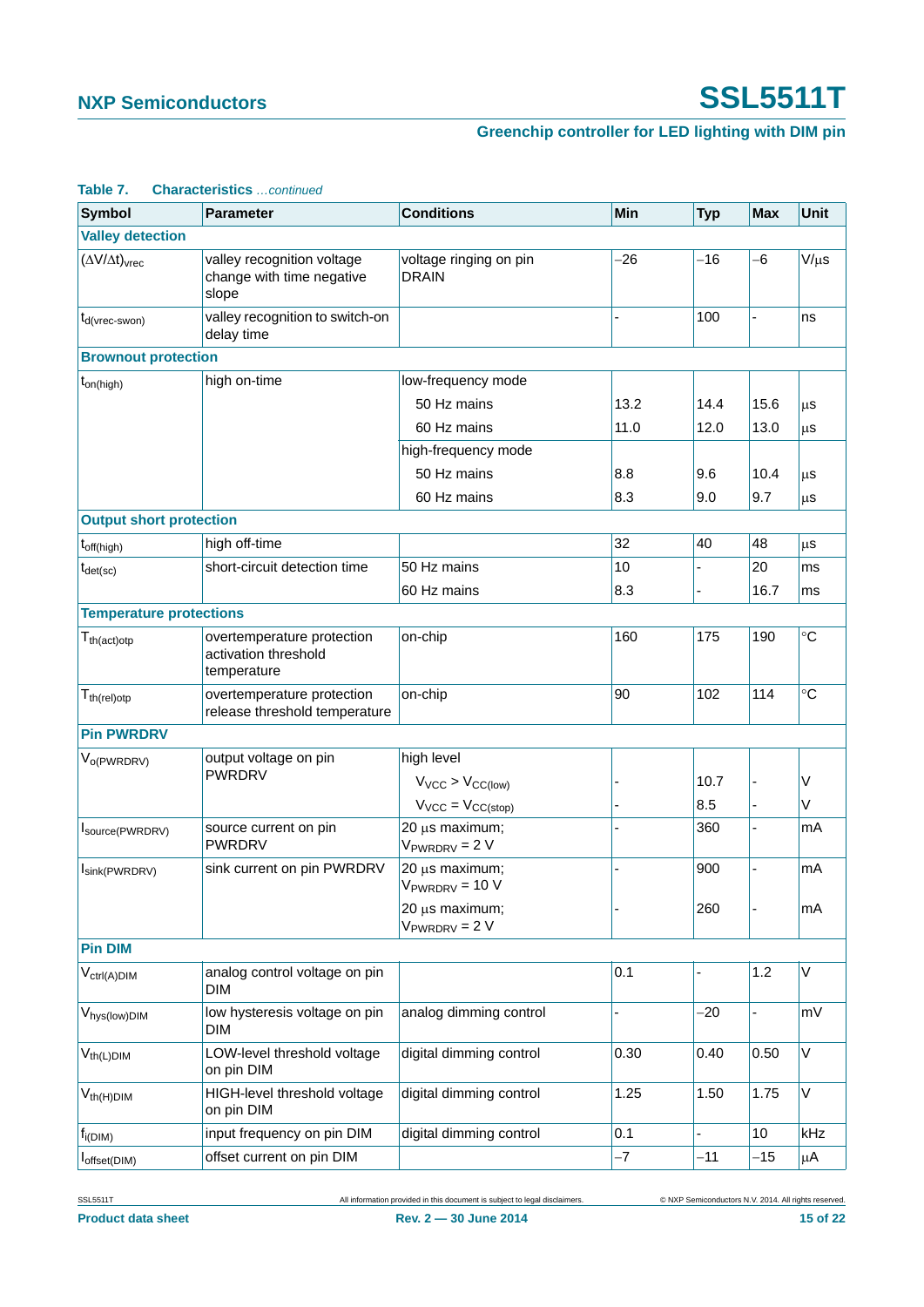### **Greenchip controller for LED lighting with DIM pin**

| <b>Symbol</b>            | <b>Parameter</b>                            | <b>Conditions</b>                                           |       | <b>Min</b> | <b>Typ</b> | <b>Max</b> | <b>Unit</b> |
|--------------------------|---------------------------------------------|-------------------------------------------------------------|-------|------------|------------|------------|-------------|
| ILED(low)/ILED100        | low LED current ratio                       | analog dimming control                                      | $[2]$ |            | 0.008      |            |             |
|                          |                                             | digital dimming control;<br>$f_{i(DIM)} < 3$ kHz            | $[2]$ |            | 0.001      |            |             |
|                          |                                             | digital dimming control;<br>$3$ kHz < $f_{i(DIM)}$ < 10 kHz | $[2]$ | 0.001      |            | 0.004      |             |
|                          |                                             | digital dimming control;<br>$f_{i(DIM)} = 10$ kHz           | $[2]$ |            | 0.004      |            |             |
| t <sub>det(stb)DIM</sub> | standby detection time on pin<br><b>DIM</b> | digital dimming control                                     |       |            | 10         |            | ms          |
| <b>Pin RMAINS</b>        |                                             |                                                             |       |            |            |            |             |
| I <sub>i</sub> (RMAINS)  | input current on pin RMAINS                 | at top of mains sine wave                                   |       | 324        | 360        | 396        | μA          |
|                          |                                             | for zero cross detection                                    |       | 18         | 22.5       | 27         | μA          |
| $t_{d(mld)}$             | mains loss detection delay                  | 50 Hz mains                                                 |       |            | 60         |            | ms          |
|                          | time                                        | 60 Hz mains                                                 |       |            | 50         |            | ms          |
| Isink(RMAINS)            | sink current on pin RMAINS                  | $V_{i(RMAINS)} = 4 V$                                       |       | 400        |            |            | μA          |

#### **Table 7. Characteristics** *…continued*

<span id="page-15-0"></span>[1] The peak voltage on pin DRAIN occurs each switching cycle, based 25,000 hours device lifetime.

<span id="page-15-1"></span>[2] Actual LED current values are lower due to the IC supply current.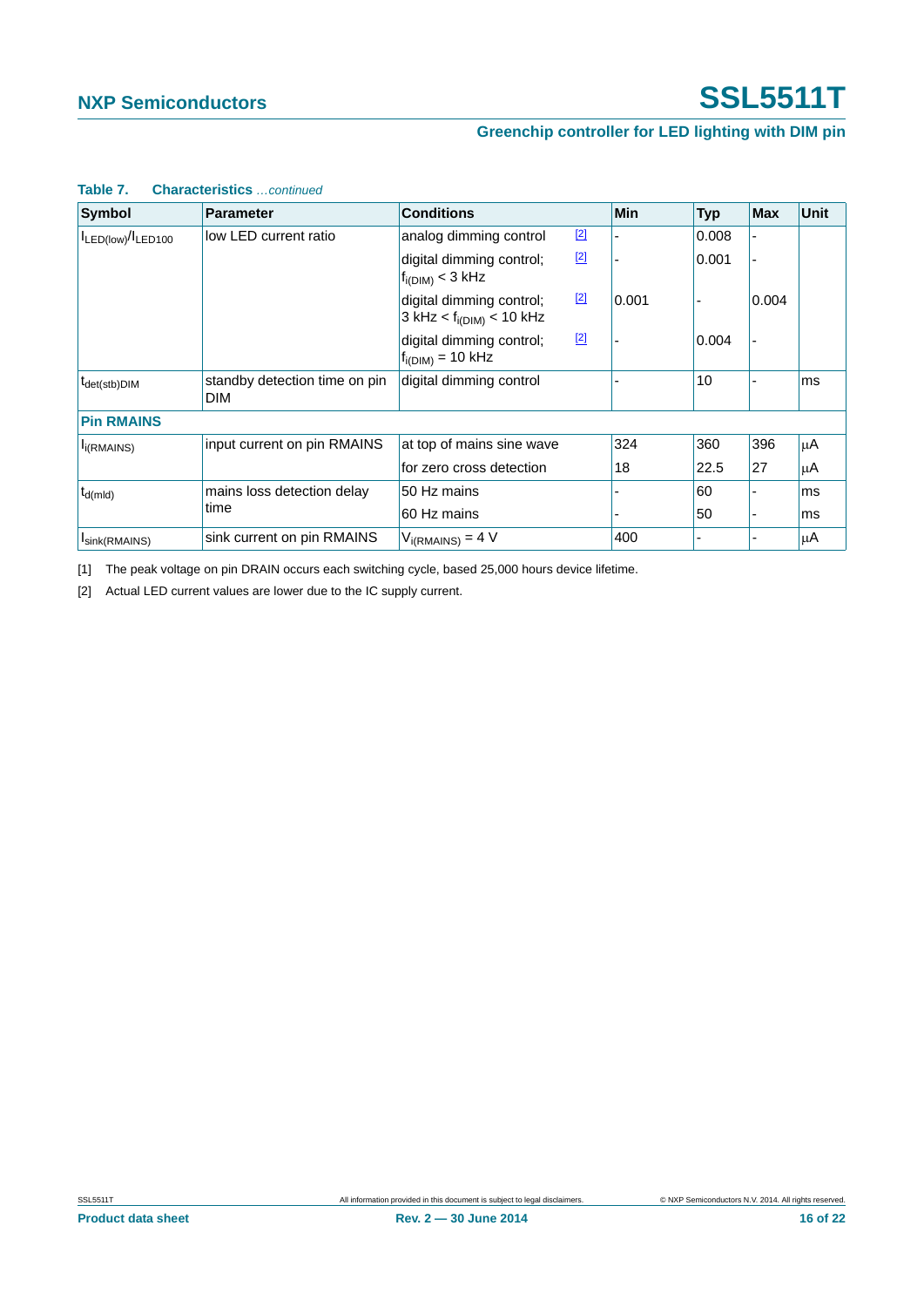**Greenchip controller for LED lighting with DIM pin**

# <span id="page-16-0"></span>**12. Application information**

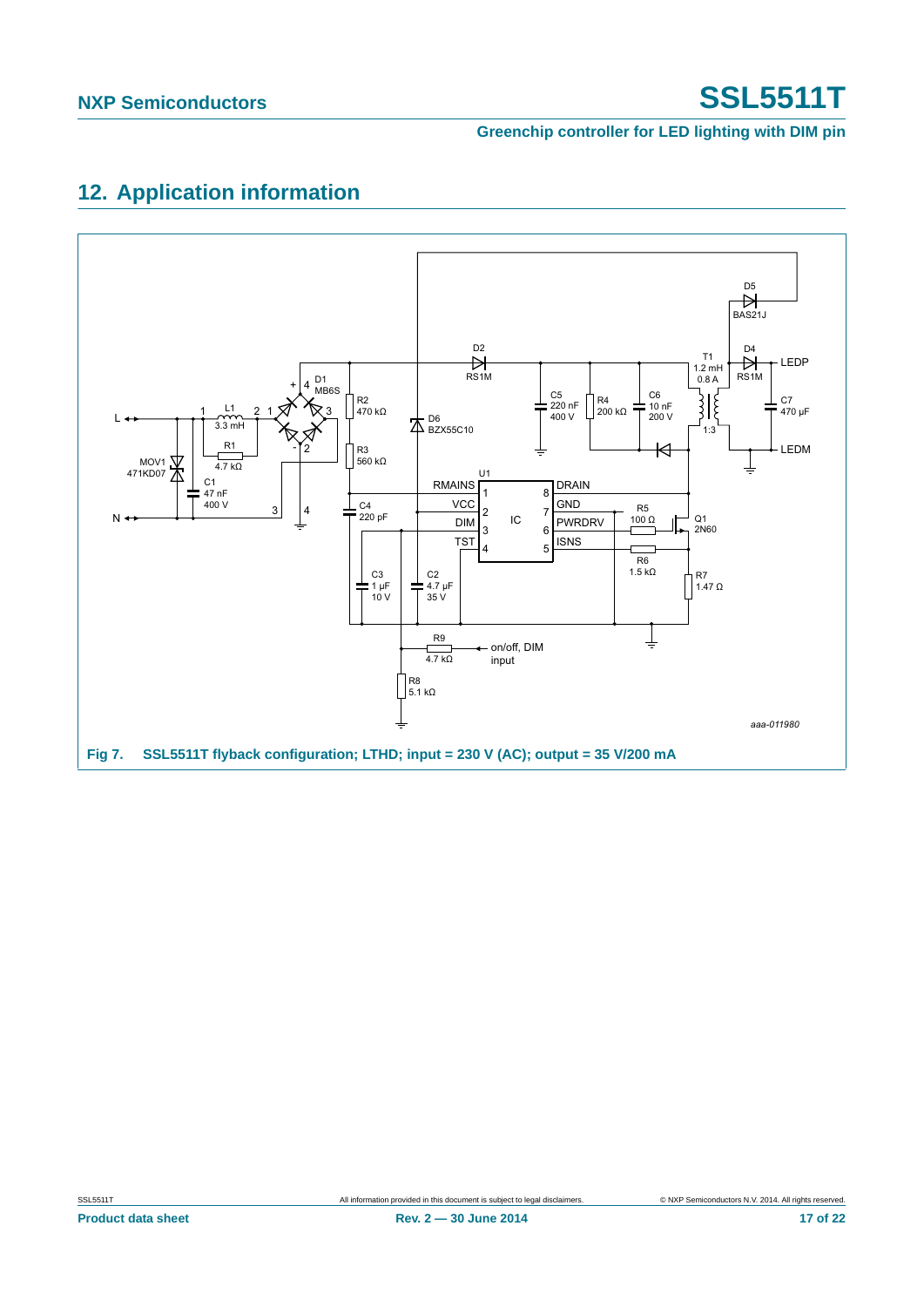**Greenchip controller for LED lighting with DIM pin**

### <span id="page-17-0"></span>**13. Package outline**

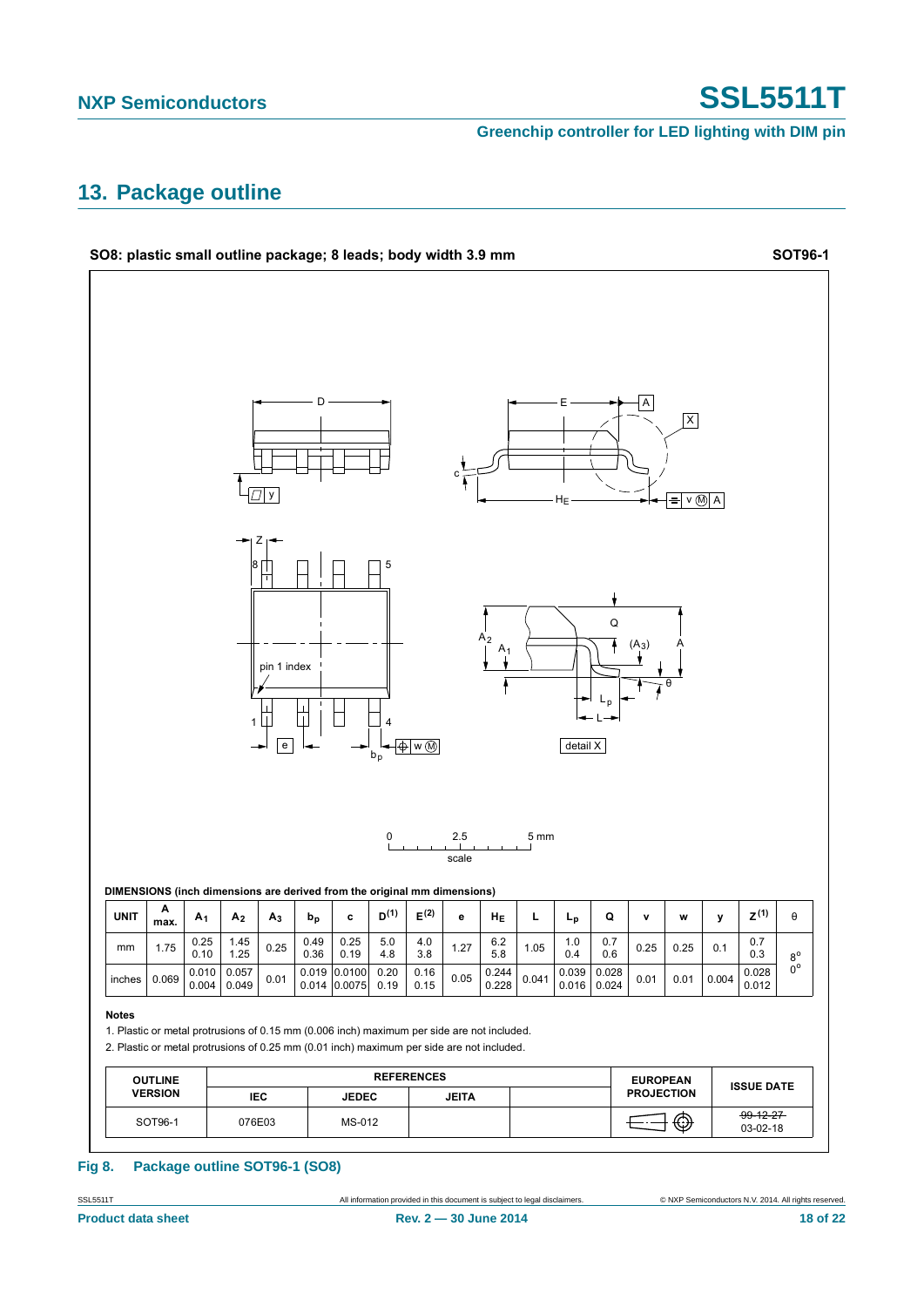# <span id="page-18-0"></span>**14. Revision history**

| Document ID         | Release date                                                 | Data sheet status      | <b>Change notice</b> | Supersedes   |  |
|---------------------|--------------------------------------------------------------|------------------------|----------------------|--------------|--|
| SSL5511T v.2        | 20140630                                                     | Product data sheet     |                      | SSL5511T v.1 |  |
| Modifications:      | • Data sheet status has changed from Preliminary to Product. |                        |                      |              |  |
|                     | • Text and graphics updated throughout the document.         |                        |                      |              |  |
| <b>SSL5511T v.1</b> | 20140527                                                     | Preliminary data sheet |                      |              |  |

#### **Table 8. Revision history**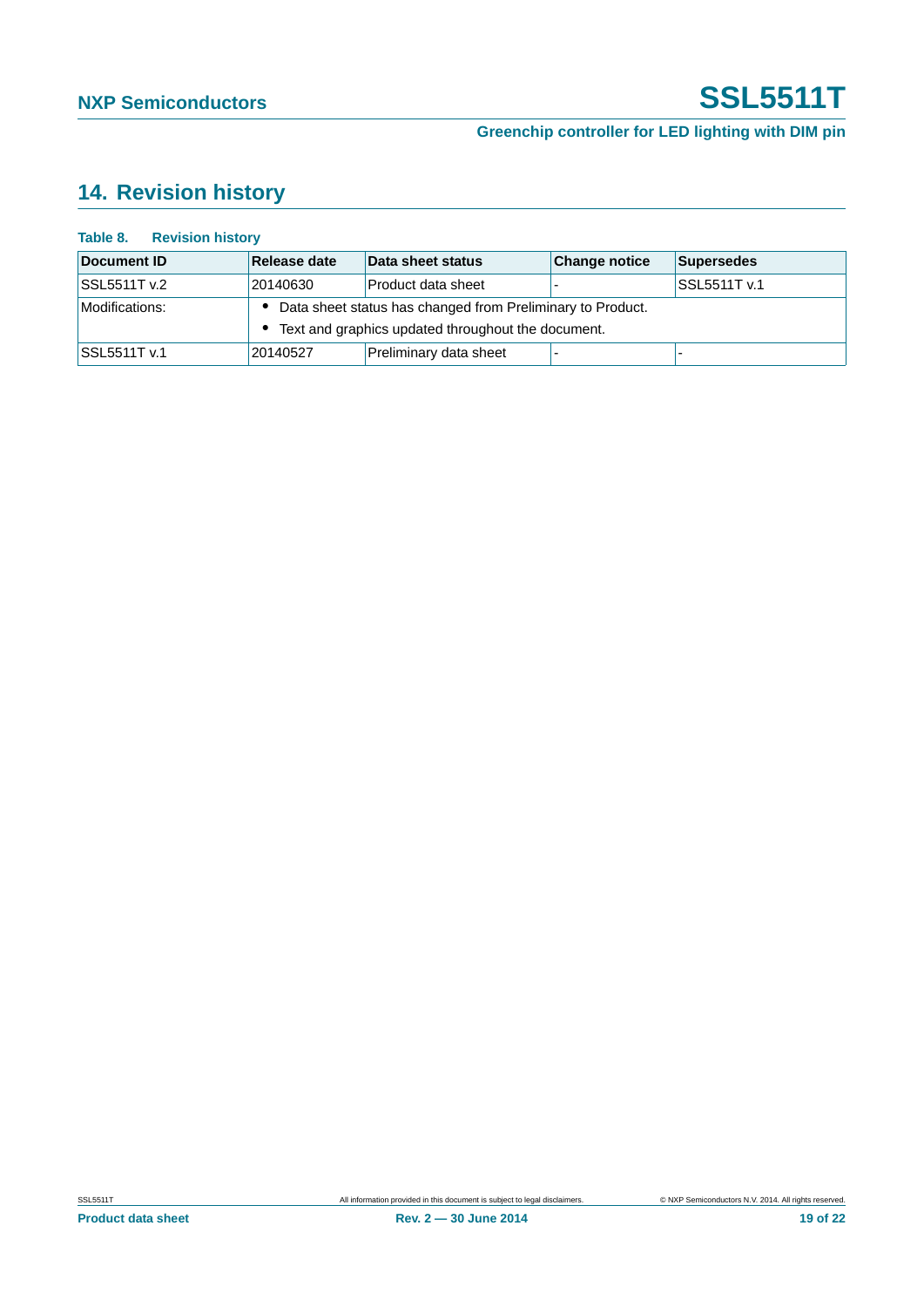### <span id="page-19-3"></span>**15. Legal information**

#### <span id="page-19-4"></span>**15.1 Data sheet status**

| Document status[1][2]          | <b>Product status</b> <sup>[3]</sup> | <b>Definition</b>                                                                     |
|--------------------------------|--------------------------------------|---------------------------------------------------------------------------------------|
| Objective [short] data sheet   | Development                          | This document contains data from the objective specification for product development. |
| Preliminary [short] data sheet | Qualification                        | This document contains data from the preliminary specification.                       |
| Product [short] data sheet     | Production                           | This document contains the product specification.                                     |

<span id="page-19-0"></span>[1] Please consult the most recently issued document before initiating or completing a design.

<span id="page-19-1"></span>[2] The term 'short data sheet' is explained in section "Definitions".

<span id="page-19-2"></span>[3] The product status of device(s) described in this document may have changed since this document was published and may differ in case of multiple devices. The latest product status<br>information is available on the Intern

#### <span id="page-19-5"></span>**15.2 Definitions**

**Draft —** The document is a draft version only. The content is still under internal review and subject to formal approval, which may result in modifications or additions. NXP Semiconductors does not give any representations or warranties as to the accuracy or completeness of information included herein and shall have no liability for the consequences of use of such information.

**Short data sheet —** A short data sheet is an extract from a full data sheet with the same product type number(s) and title. A short data sheet is intended for quick reference only and should not be relied upon to contain detailed and full information. For detailed and full information see the relevant full data sheet, which is available on request via the local NXP Semiconductors sales office. In case of any inconsistency or conflict with the short data sheet, the full data sheet shall prevail.

**Product specification —** The information and data provided in a Product data sheet shall define the specification of the product as agreed between NXP Semiconductors and its customer, unless NXP Semiconductors and customer have explicitly agreed otherwise in writing. In no event however, shall an agreement be valid in which the NXP Semiconductors product is deemed to offer functions and qualities beyond those described in the Product data sheet.

### <span id="page-19-6"></span>**15.3 Disclaimers**

**Limited warranty and liability —** Information in this document is believed to be accurate and reliable. However, NXP Semiconductors does not give any representations or warranties, expressed or implied, as to the accuracy or completeness of such information and shall have no liability for the consequences of use of such information. NXP Semiconductors takes no responsibility for the content in this document if provided by an information source outside of NXP Semiconductors.

In no event shall NXP Semiconductors be liable for any indirect, incidental, punitive, special or consequential damages (including - without limitation - lost profits, lost savings, business interruption, costs related to the removal or replacement of any products or rework charges) whether or not such damages are based on tort (including negligence), warranty, breach of contract or any other legal theory.

Notwithstanding any damages that customer might incur for any reason whatsoever, NXP Semiconductors' aggregate and cumulative liability towards customer for the products described herein shall be limited in accordance with the *Terms and conditions of commercial sale* of NXP Semiconductors.

**Right to make changes —** NXP Semiconductors reserves the right to make changes to information published in this document, including without limitation specifications and product descriptions, at any time and without notice. This document supersedes and replaces all information supplied prior to the publication hereof.

**Suitability for use —** NXP Semiconductors products are not designed, authorized or warranted to be suitable for use in life support, life-critical or safety-critical systems or equipment, nor in applications where failure or malfunction of an NXP Semiconductors product can reasonably be expected to result in personal injury, death or severe property or environmental damage. NXP Semiconductors and its suppliers accept no liability for inclusion and/or use of NXP Semiconductors products in such equipment or applications and therefore such inclusion and/or use is at the customer's own risk.

**Applications —** Applications that are described herein for any of these products are for illustrative purposes only. NXP Semiconductors makes no representation or warranty that such applications will be suitable for the specified use without further testing or modification.

Customers are responsible for the design and operation of their applications and products using NXP Semiconductors products, and NXP Semiconductors accepts no liability for any assistance with applications or customer product design. It is customer's sole responsibility to determine whether the NXP Semiconductors product is suitable and fit for the customer's applications and products planned, as well as for the planned application and use of customer's third party customer(s). Customers should provide appropriate design and operating safeguards to minimize the risks associated with their applications and products.

NXP Semiconductors does not accept any liability related to any default, damage, costs or problem which is based on any weakness or default in the customer's applications or products, or the application or use by customer's third party customer(s). Customer is responsible for doing all necessary testing for the customer's applications and products using NXP Semiconductors products in order to avoid a default of the applications and the products or of the application or use by customer's third party customer(s). NXP does not accept any liability in this respect.

**Limiting values —** Stress above one or more limiting values (as defined in the Absolute Maximum Ratings System of IEC 60134) will cause permanent damage to the device. Limiting values are stress ratings only and (proper) operation of the device at these or any other conditions above those given in the Recommended operating conditions section (if present) or the Characteristics sections of this document is not warranted. Constant or repeated exposure to limiting values will permanently and irreversibly affect the quality and reliability of the device.

**Terms and conditions of commercial sale —** NXP Semiconductors products are sold subject to the general terms and conditions of commercial sale, as published at<http://www.nxp.com/profile/terms>, unless otherwise agreed in a valid written individual agreement. In case an individual agreement is concluded only the terms and conditions of the respective agreement shall apply. NXP Semiconductors hereby expressly objects to applying the customer's general terms and conditions with regard to the purchase of NXP Semiconductors products by customer.

**No offer to sell or license —** Nothing in this document may be interpreted or construed as an offer to sell products that is open for acceptance or the grant, conveyance or implication of any license under any copyrights, patents or other industrial or intellectual property rights.

SSL5511T All information provided in this document is subject to legal disclaimers. © NXP Semiconductors N.V. 2014. All rights reserved.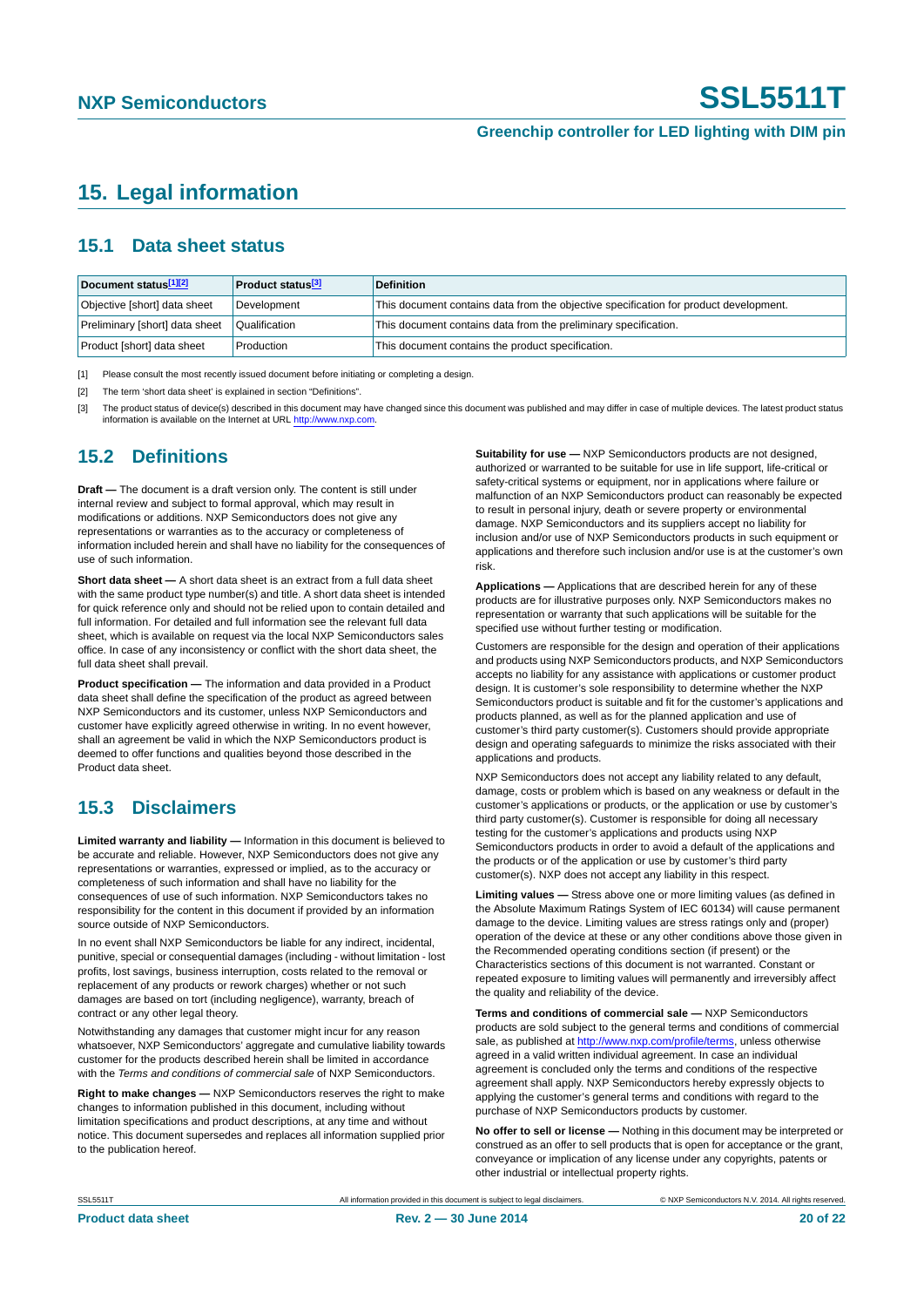#### **Greenchip controller for LED lighting with DIM pin**

**Export control —** This document as well as the item(s) described herein may be subject to export control regulations. Export might require a prior authorization from competent authorities.

**Quick reference data —** The Quick reference data is an extract of the product data given in the Limiting values and Characteristics sections of this document, and as such is not complete, exhaustive or legally binding.

**Non-automotive qualified products —** Unless this data sheet expressly states that this specific NXP Semiconductors product is automotive qualified, the product is not suitable for automotive use. It is neither qualified nor tested in accordance with automotive testing or application requirements. NXP Semiconductors accepts no liability for inclusion and/or use of non-automotive qualified products in automotive equipment or applications.

In the event that customer uses the product for design-in and use in automotive applications to automotive specifications and standards, customer (a) shall use the product without NXP Semiconductors' warranty of the product for such automotive applications, use and specifications, and (b)

whenever customer uses the product for automotive applications beyond NXP Semiconductors' specifications such use shall be solely at customer's own risk, and (c) customer fully indemnifies NXP Semiconductors for any liability, damages or failed product claims resulting from customer design and use of the product for automotive applications beyond NXP Semiconductors' standard warranty and NXP Semiconductors' product specifications.

**Translations —** A non-English (translated) version of a document is for reference only. The English version shall prevail in case of any discrepancy between the translated and English versions.

#### <span id="page-20-0"></span>**15.4 Trademarks**

Notice: All referenced brands, product names, service names and trademarks are the property of their respective owners.

**GreenChip —** is a trademark of NXP Semiconductors N.V.

## <span id="page-20-1"></span>**16. Contact information**

For more information, please visit: **http://www.nxp.com**

For sales office addresses, please send an email to: **salesaddresses@nxp.com**